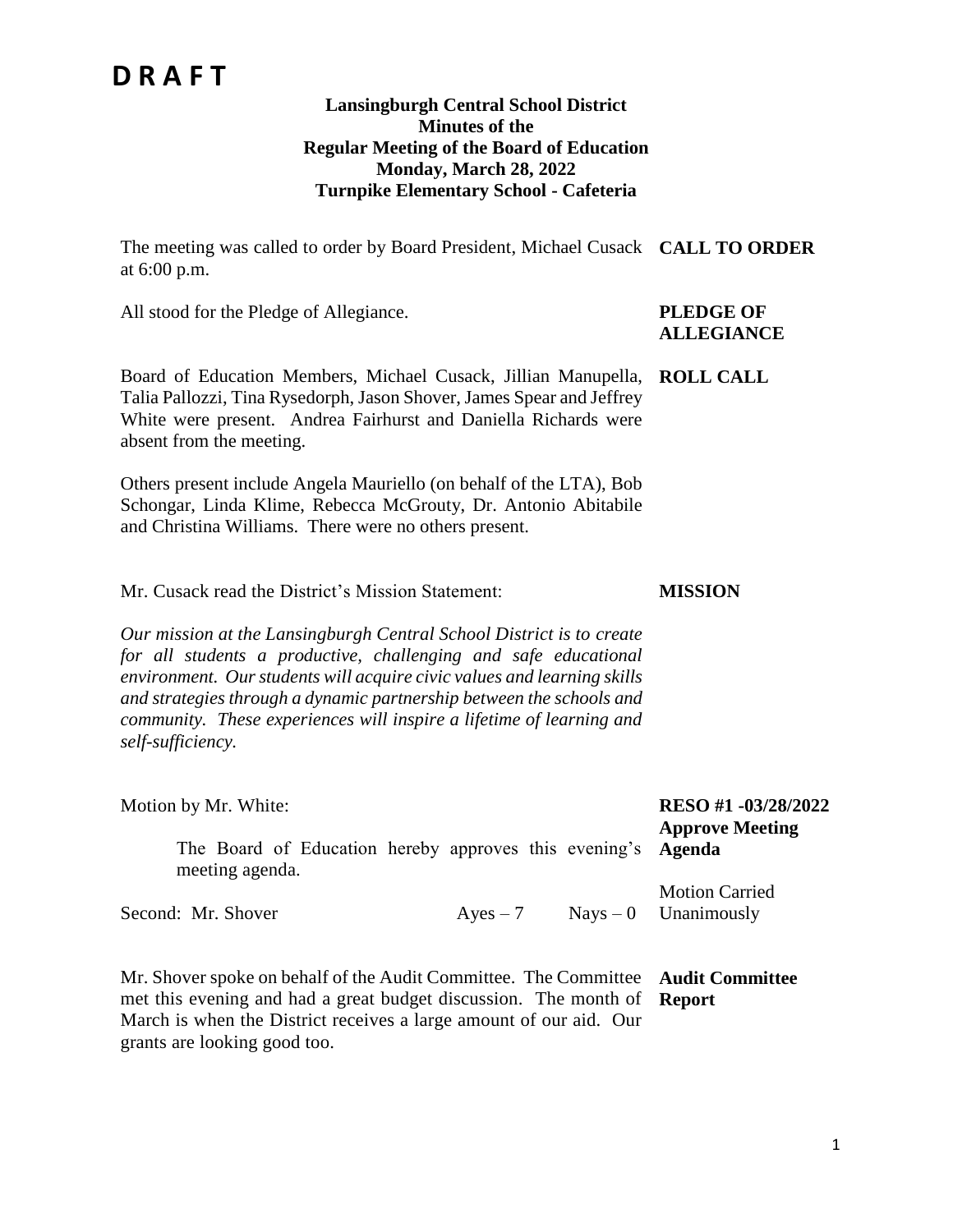|                                                                                                                                                                                                                                            |            |            | <b>FINANCIAL</b><br><b>REPORTS</b>                                       |
|--------------------------------------------------------------------------------------------------------------------------------------------------------------------------------------------------------------------------------------------|------------|------------|--------------------------------------------------------------------------|
| Motion by Mr. White:<br>RESOLVED, the Board of Education hereby approves the<br>Treasurer's Report, Budget Transfers and Monthly Financial<br>Report submitted by the Audit Committee.                                                     |            |            | RESO #2-03/28/2022<br><b>Approve Financial</b><br><b>Reports</b>         |
| Second: Mr. Shover                                                                                                                                                                                                                         | $Ayes - 7$ | $Nays - 0$ | <b>Motion Carried</b><br>Unanimously                                     |
|                                                                                                                                                                                                                                            |            |            | <b>CONSENT AGENDA</b>                                                    |
| Motion by Mrs. Rysedorph:                                                                                                                                                                                                                  |            |            | RESO #3-03/28/2022<br><b>Approve Minutes</b>                             |
| RESOLVED, the Board of Education hereby approves the<br>minutes of the Regular Meeting held on February 28, 2022, and<br>the minutes of the special meeting held on March 14, 2022.                                                        |            |            | <b>Motion Carried</b>                                                    |
| Second: Mr. White                                                                                                                                                                                                                          | $Ayes - 7$ | $Nays - 0$ | Unanimously                                                              |
|                                                                                                                                                                                                                                            |            |            | PERSONNEL-<br><b>INSTRUCTIONAL</b>                                       |
| Motion by Mrs. Rysedorph:<br>RESOLVED, upon the recommendation of the Superintendent,<br>the Board accepts the resignation of Brian Kerwin, Special<br>Education Teacher at Rensselaer Park Elementary School,<br>effective March 3, 2022. |            |            | RESO #4-03/28/2022<br><b>Accept Resignation -</b><br><b>Brian Kerwin</b> |
| Second: Mr. White                                                                                                                                                                                                                          | $Ayes - 7$ | $Nays - 0$ | <b>Motion Carried</b><br>Unanimously                                     |
| Motion by Mrs. Rysedorph:<br>RESOLVED, upon the recommendation of the Superintendent,<br>the Board accepts the resignation of Amanda Root, School<br>Psychologist at Turnpike Elementary School, effective March<br>9, 2022.               |            |            | RESO #5-03/28/2022<br><b>Accept Resignation –</b><br><b>Amanda Root</b>  |

Second: Mr. White  $Ayes-7$  Nays – 0 Motion Carried Unanimously

### **RESO #6-03/28/2022**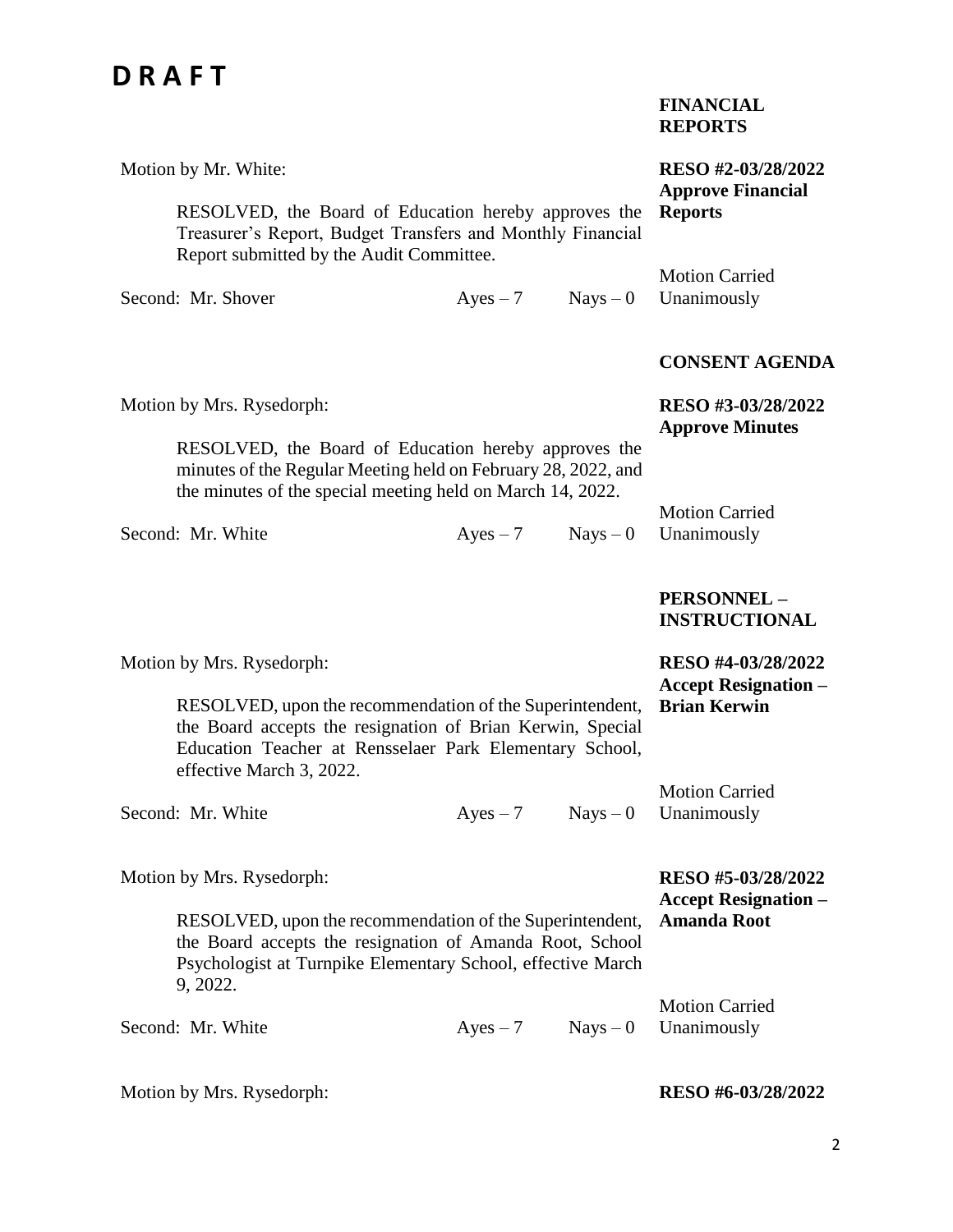3

| DRAFT                                                                                                                                                                                                                                                                                                                                                                         |            |            |                                                                                    |
|-------------------------------------------------------------------------------------------------------------------------------------------------------------------------------------------------------------------------------------------------------------------------------------------------------------------------------------------------------------------------------|------------|------------|------------------------------------------------------------------------------------|
| RESOLVED, upon the recommendation of the Superintendent,<br>the Board accepts the resignation of Carly Feldman,<br>Elementary Teacher at Turnpike Elementary School, effective<br>April 1, 2022.                                                                                                                                                                              |            |            | <b>Accept Resignation –</b><br><b>Carly Feldman</b>                                |
| Second: Mr. White                                                                                                                                                                                                                                                                                                                                                             | $Ayes - 7$ | $Nays - 0$ | <b>Motion Carried</b><br>Unanimously                                               |
| Motion by Mrs. Rysedorph:<br>RESOLVED, upon the recommendation of the Superintendent,<br>the Board accepts the resignation of Matthew Holden,<br>Teaching Assistant at Lansingburgh High School, effective                                                                                                                                                                    |            |            | RESO #7-03/28/2022<br><b>Accept Resignation of</b><br><b>Matthew Holden</b>        |
| March 18, 2022.<br>Second: Mr. White                                                                                                                                                                                                                                                                                                                                          | $Ayes - 7$ | $Nays - 0$ | <b>Motion Carried</b><br>Unanimously                                               |
| Motion by Mrs. Rysedorph:<br>RESOLVED, upon the recommendation of the Superintendent,<br>the Board appoints Katie Secore to a probationary position at<br>Knickerbacker Middle School in the tenure area of School<br>Social Worker, pending clearance by the New York State and<br>the Federal Government per the Project SAVE Law, with<br>compensation as set forth below: |            |            | RESO #8-03/28/2022<br><b>Appoint School Social</b><br><b>Worker - Katie Secore</b> |
| Commencement of Service – March 18, 2022<br>Expiration of Probationary Appointment - March 17, 2026<br>Certification Status - School Social Worker, Provisional (expedited)                                                                                                                                                                                                   |            |            |                                                                                    |

Second: Mr. White  $Ayes - 7$  Nays – 0

Motion by Mrs. Rysedorph:

Salary - Step 3 \$45,242 Masters 450 Grad Credits  $-42$  1,750

RESOLVED, upon the recommendation of the Superintendent, the Board appoints Natalie Russo to a probationary teaching position at Turnpike Elementary School in the tenure area of Elementary Education, pending clearance by the New York State and the Federal Government per the Project SAVE Law, with compensation as set forth below:

\$47,442

Commencement of Service – March 28, 2022

**RESO #9-03/28/2022 Appoint Elementary Teacher – Natalie Russo**

Motion Carried Unanimously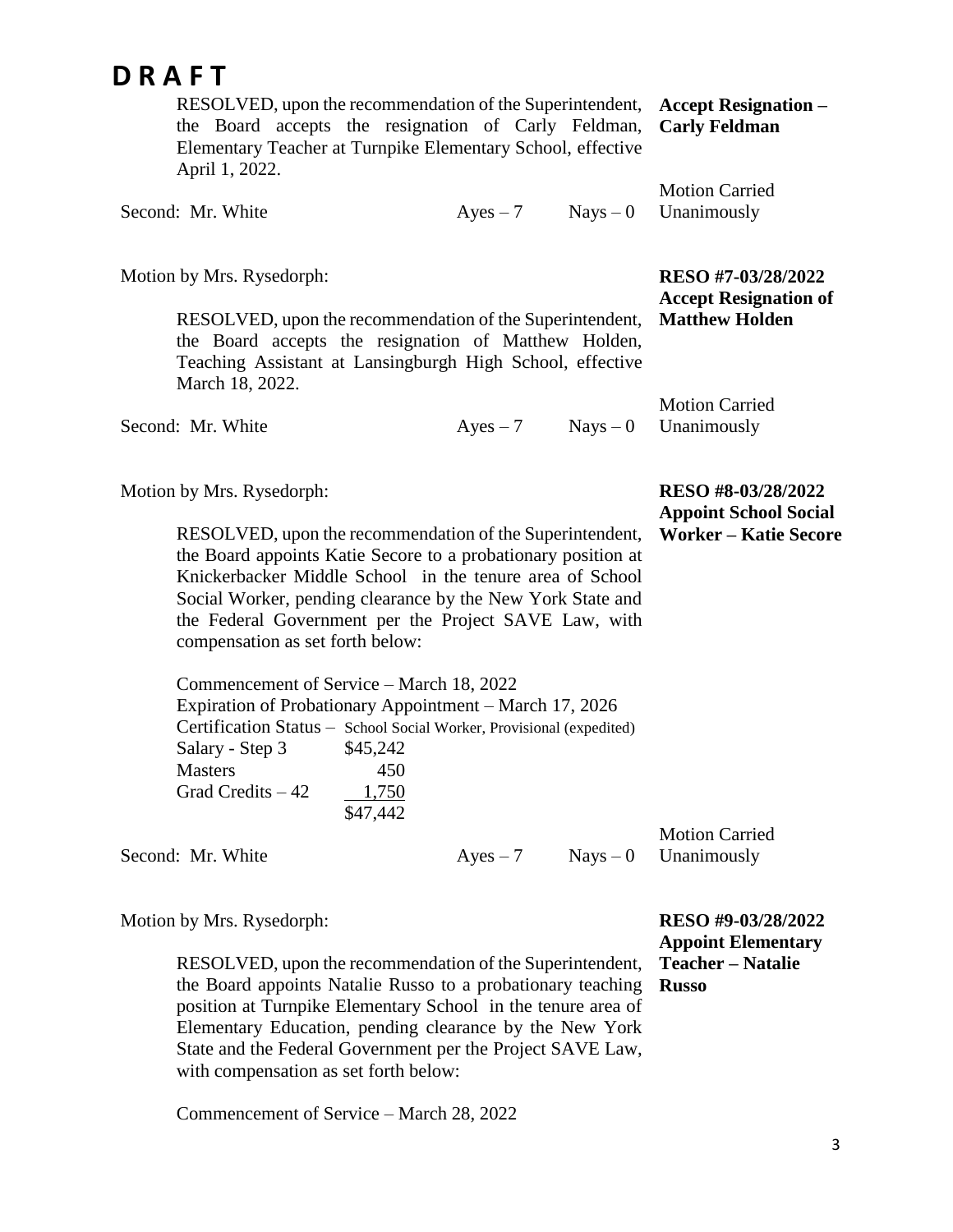|                 | Expiration of Probationary Appointment – March 27, 2026 |
|-----------------|---------------------------------------------------------|
|                 | Certification Status – Childhood Education 1-6, Initial |
| Salary - Step 1 | \$44,227                                                |

|                   |          | <b>Motion Carried</b>  |
|-------------------|----------|------------------------|
| Second: Mr. White | $Ayes-7$ | $Nays - 0$ Unanimously |

Motion by Mrs. Rysedorph:

RESOLVED, upon the recommendation of the Superintendent, the Board appoints Mary Danahy as a long-term substitute teacher at Turnpike Elementary School, with terms as set forth below: **Substitute Teacher – Mary Danahy**

Commencement of Service: April 25, 2022 End of Service: June 24, 2022 Certification Status – Elementary Education, Permanent Daily Rate  $-1/200<sup>th</sup>$  of Step 1

Second: Mr. White  $Ayes - 7$  Nays – 0

Motion by Mrs. Rysedorph:

RESOLVED, upon the recommendation of the Superintendent, the Board appoints Jonathan Sproule to a probationary position at Turnpike Elementary School in the tenure area of Teaching Assistant, pending clearance by the New York State and the Federal Government per the Project SAVE Law, with compensation as set forth below:

Commencement of Service – April 4, 2022 Expiration of Probationary Appointment – April 3, 2026 Certification Status – Teaching Assistant Level I Salary – Step 4 - \$18.64 per hour

Second: Mr. White  $Aves - 7$  Nays – 0

Motion Carried Unanimously

Motion by Mrs. Rysedorph:

RESOLVED, upon the recommendation of the Superintendent, the Board appoints Marydalia Coriano to a probationary position at Rensselaer Park School in the tenure area of Teaching Assistant, pending clearance by the New York State and the Federal Government per the Project SAVE Law, with compensation as set forth below:

**RESO #12-03/28/2022 Appoint Teacher Assistant – Marydalia Coriano**

**RESO #11-03/28/2022 Appoint Teaching Assistant – Jonathan Sproule**

Motion Carried Unanimously

**RESO #10-03/28/2022 Appoint Long-Term**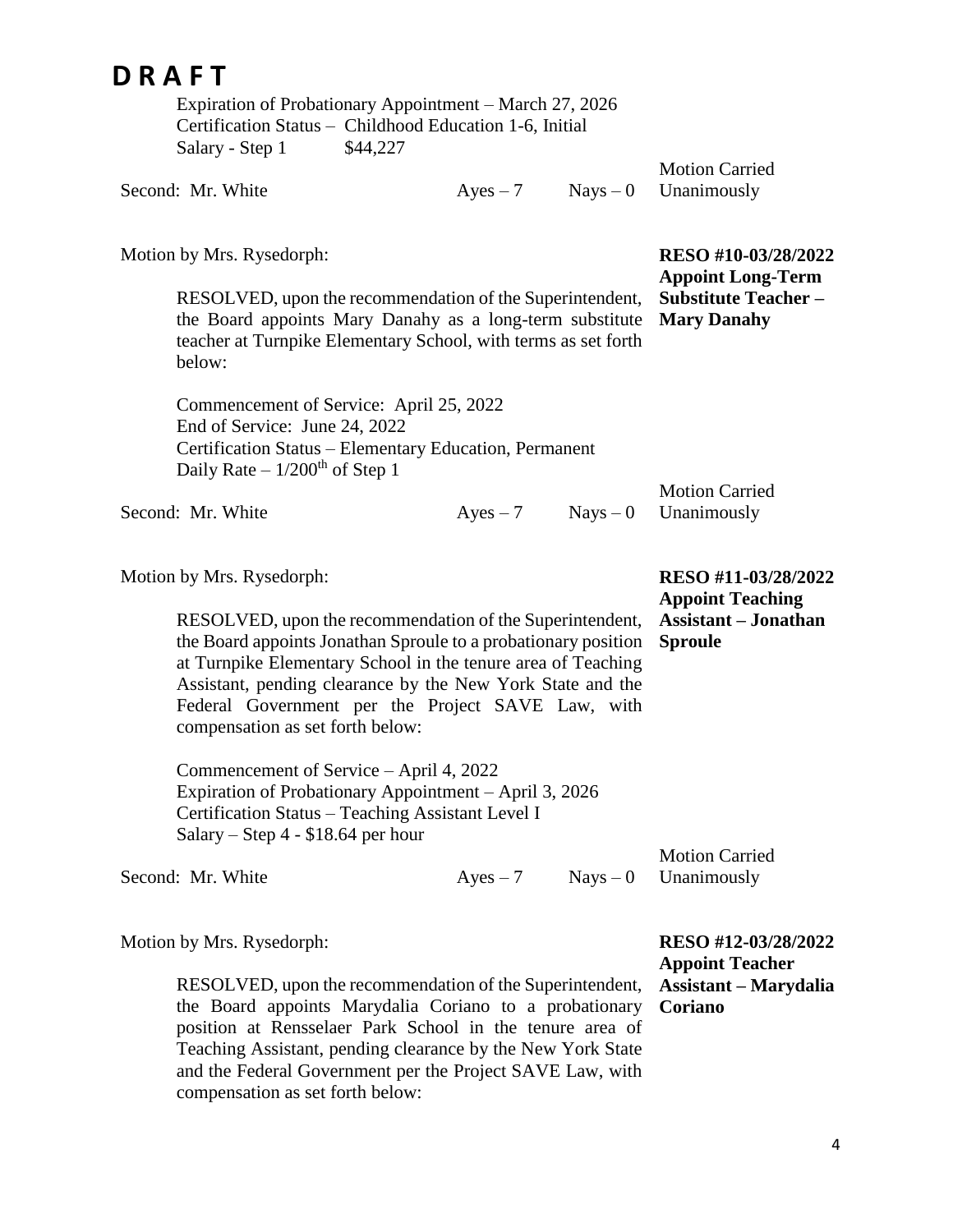| Commencement of Service – March 29, 2022<br>Expiration of Probationary Appointment – March 28, 2026<br>Certification Status - Teaching Assistant Level III<br>Salary – Step $7 - $20.97$ per hour                                                                                                                         |            |            | <b>Motion Carried</b>                                                   |
|---------------------------------------------------------------------------------------------------------------------------------------------------------------------------------------------------------------------------------------------------------------------------------------------------------------------------|------------|------------|-------------------------------------------------------------------------|
| Second: Mr. White                                                                                                                                                                                                                                                                                                         | $Ayes - 7$ | $Nays - 0$ | Unanimously                                                             |
| Motion by Mrs. Rysedorph:<br>RESOLVED, upon the recommendation of the Superintendent,<br>the Board appoints Kaila Lampmon as School Nurse (RN) at<br>Turnpike Elementary School, pending clearance by the New<br>York State and the Federal Government per the Project SAVE<br>Law, with compensation as set forth below: |            |            | RESO #13-03/28/2022<br><b>Appoint School Nurse</b><br>- Kaila Lampmon   |
| Commencement of Service: March 21, 2022<br>NYS Licensure Status: Registered Professional Nurse<br>Salary: Step 3 - \$30.24 per hour                                                                                                                                                                                       |            |            | <b>Motion Carried</b>                                                   |
| Second: Mr. White                                                                                                                                                                                                                                                                                                         | $Ayes - 7$ | $Nays - 0$ | Unanimously                                                             |
| Motion by Mrs. Rysedorph:<br>RESOLVED, upon the recommendation of the Superintendent,<br>the Board appoints Suzanne Anthony as a substitute school<br>nurse effective March 10, 2022 through June 24, 2022.                                                                                                               |            |            | RESO #14-03/28/2022<br><b>Appoint Substitute</b><br><b>School Nurse</b> |
| Second: Mr. White                                                                                                                                                                                                                                                                                                         | $Ayes - 7$ | $Nays - 0$ | <b>Motion Carried</b><br>Unanimously                                    |
| Motion by Mrs. Rysedorph:<br>RESOLVED, upon the recommendation of the Superintendent,<br>the Board approves Annette Hopkins as a tutor for a student<br>out of school for medical purposes beginning March 16, 2022<br>through April 28, 2022 for one hour per school day at the<br>hourly rate of \$25.00.               |            |            | RESO #15-03/28/2022<br><b>Approve Tutor</b><br><b>Motion Carried</b>    |
| Second: Mr. White                                                                                                                                                                                                                                                                                                         | $Ayes - 7$ | $Nays - 0$ | Unanimously                                                             |
| Motion by Mrs. Rysedorph:<br>RESOLVED, upon the recommendation of the Superintendent,<br>the Board approves Philip Faseun for supervision of a student                                                                                                                                                                    |            |            | RESO #16-03/28/2022<br><b>Approve Supervision</b><br><b>Assignment</b>  |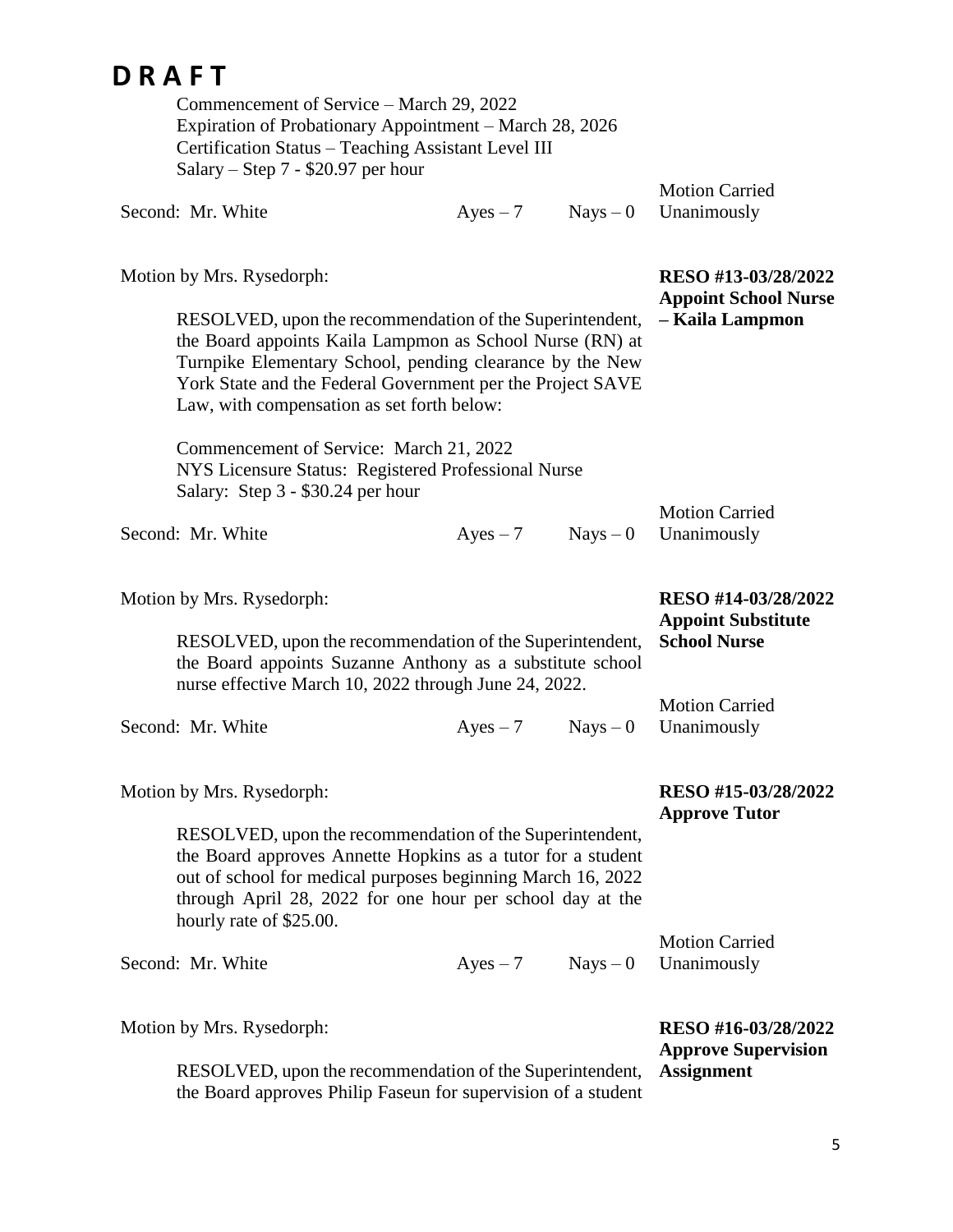for 2 hours on March 14 and March 15, 2022 at the hourly rate of \$25.00.

|                                                    | $Nays - 0$                      | <b>Motion Carried</b><br>Unanimously                                                                                                                                                                                                                                                                                                                                                                                                                                                                                                                                                                                                                                                                                                                                                                                                                                                                                                                                     |
|----------------------------------------------------|---------------------------------|--------------------------------------------------------------------------------------------------------------------------------------------------------------------------------------------------------------------------------------------------------------------------------------------------------------------------------------------------------------------------------------------------------------------------------------------------------------------------------------------------------------------------------------------------------------------------------------------------------------------------------------------------------------------------------------------------------------------------------------------------------------------------------------------------------------------------------------------------------------------------------------------------------------------------------------------------------------------------|
|                                                    |                                 | RESO #17-03/28/2022<br><b>Appoint Softball Club</b><br><b>Advisor</b>                                                                                                                                                                                                                                                                                                                                                                                                                                                                                                                                                                                                                                                                                                                                                                                                                                                                                                    |
| $Ayes - 7$                                         | $Nays - 0$                      | <b>Motion Carried</b><br>Unanimously                                                                                                                                                                                                                                                                                                                                                                                                                                                                                                                                                                                                                                                                                                                                                                                                                                                                                                                                     |
|                                                    |                                 | RESO #18-03/28/2022<br><b>Appoint E-Sports Club</b><br><b>Advisor</b>                                                                                                                                                                                                                                                                                                                                                                                                                                                                                                                                                                                                                                                                                                                                                                                                                                                                                                    |
| $Ayes - 7$                                         | $Nays - 0$                      | <b>Motion Carried</b><br>Unanimously                                                                                                                                                                                                                                                                                                                                                                                                                                                                                                                                                                                                                                                                                                                                                                                                                                                                                                                                     |
|                                                    |                                 | RESO #19-03/28/2022<br><b>Appoint Musical Co-</b><br><b>Advisor</b>                                                                                                                                                                                                                                                                                                                                                                                                                                                                                                                                                                                                                                                                                                                                                                                                                                                                                                      |
| $Ayes - 7$                                         | $Nays - 0$                      | <b>Motion Carried</b><br>Unanimously                                                                                                                                                                                                                                                                                                                                                                                                                                                                                                                                                                                                                                                                                                                                                                                                                                                                                                                                     |
| with a stipend of \$1,000 from the Title IV grant. |                                 | RESO #20-03/28/2022<br><b>Appoint Music Club</b><br><b>Advisor</b><br><b>Motion Carried</b>                                                                                                                                                                                                                                                                                                                                                                                                                                                                                                                                                                                                                                                                                                                                                                                                                                                                              |
|                                                    | Afterschool Enrichment Program. | $Ayes - 7$<br>RESOLVED, upon the recommendation of the Superintendent,<br>the Board appoints Peter Allen as Softball Club Advisor at<br>Rensselaer Park Elementary School for the 2021-2022 school<br>at the hourly rate of \$25.00 (one hour per week for 6 weeks)<br>funded through ARP - Afterschool Enrichment Program.<br>RESOLVED, upon the recommendation of the Superintendent,<br>the Board appoints Nolan Yowell as the E-Sports Club Advisor<br>Substitute at Lansingburgh High School for the 2021-2022<br>school at the hourly rate of $$25.00$ funded through ARP –<br>RESOLVED, upon the recommendation of the Superintendent,<br>the Board appoints Jessica Sisti as Musical Co-Advisor for the<br>2021-2022 school year with a stipend in accordance with the<br>RESOLVED, upon the recommendation of the Superintendent,<br>the Board appoints Chelsey Horner as the Music Club Advisor<br>at Turnpike Elementary School for the 2021-2022 school year |

Second: Mr. White  $Ayes - 7$  Nays – 0 Unanimously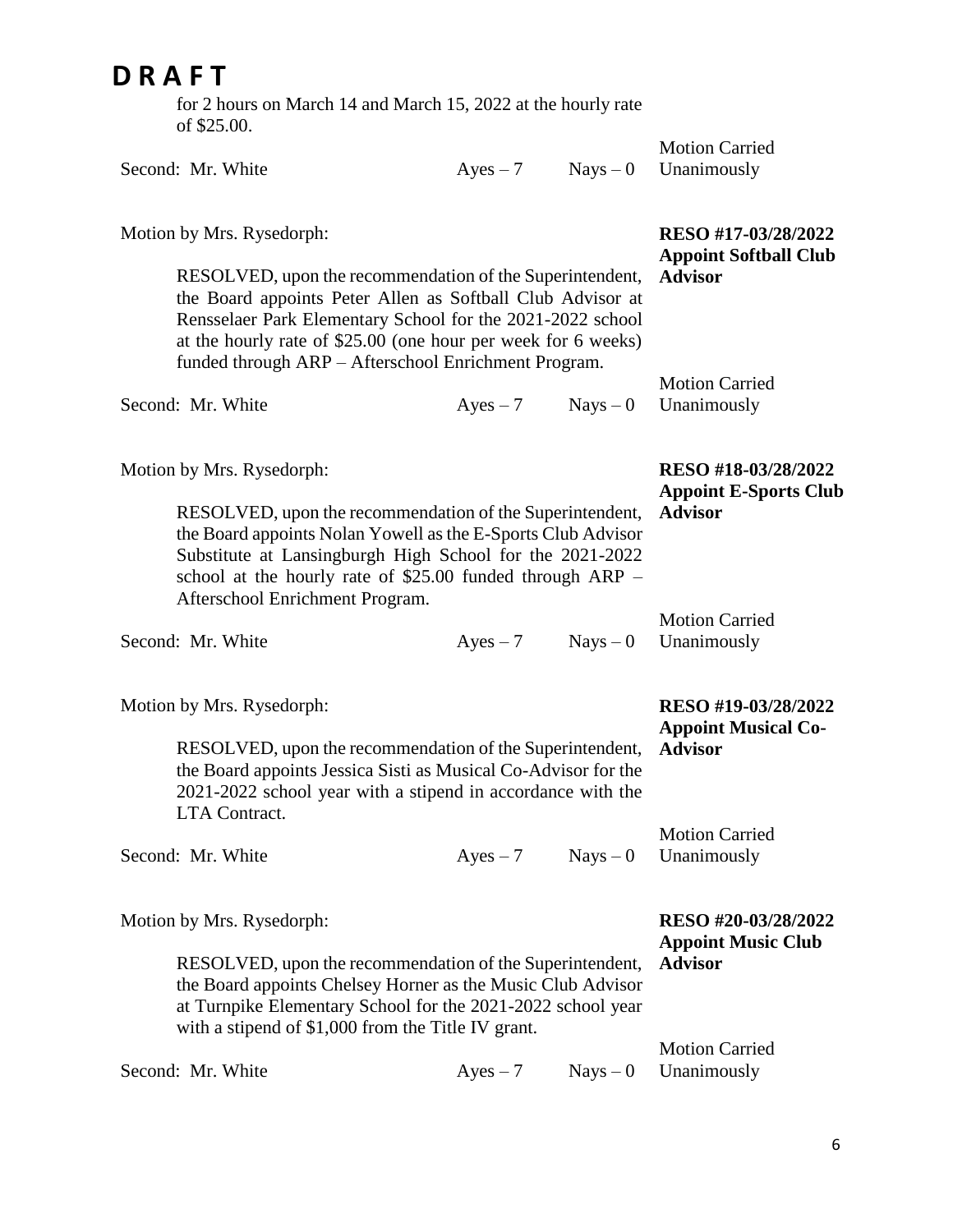| Motion by Mrs. Rysedorph:                                                                                                                                                                                                                                                      | RESO #21-03/28/2022<br><b>Appoint New Teacher</b>                                                                   |            |                                                                      |
|--------------------------------------------------------------------------------------------------------------------------------------------------------------------------------------------------------------------------------------------------------------------------------|---------------------------------------------------------------------------------------------------------------------|------------|----------------------------------------------------------------------|
| RESOLVED, upon the recommendation of the Superintendent,<br>the Board appoints Samantha Kelso as a New Teacher Mentor<br>for the 2021-2022 school year with a stipend of \$1,000 from<br>the Title II grant.                                                                   |                                                                                                                     |            | <b>Mentor</b>                                                        |
| Second: Mr. White                                                                                                                                                                                                                                                              | $Ayes - 7$                                                                                                          | $Nays - 0$ | <b>Motion Carried</b><br>Unanimously                                 |
| Motion by Mrs. Rysedorph:<br>RESOLVED, upon the recommendation of the Superintendent,<br>the Board appoints the following substitute teachers for the<br>remainder of the 2021-2022 school year:                                                                               |                                                                                                                     |            | RESO #22-03/28/2022<br><b>Appoint Substitute</b><br><b>Teacher</b>   |
| Shaye Gardinier - Uncertified                                                                                                                                                                                                                                                  |                                                                                                                     |            |                                                                      |
| Second: Mr. White                                                                                                                                                                                                                                                              | $Ayes - 7$                                                                                                          | $Nays - 0$ | <b>Motion Carried</b><br>Unanimously                                 |
| Motion by Mrs. Rysedorph:<br>RESOLVED, upon the recommendation of the Superintendent,<br>the Board approves the list of In-Service and Graduate Credit<br>Hours dated March 2022; and further approve reimbursement<br>of credit for the staff members listed be authorized in | RESO #23-03/28/2022<br>Approve<br><b>Compensation for In-</b><br><b>Service and Graduate</b><br><b>Credit Hours</b> |            |                                                                      |
| accordance with the LTA contract, effective February 1, 2022.<br>Second: Mr. White                                                                                                                                                                                             | $Ayes - 7$                                                                                                          | $Nays - 0$ | <b>Motion Carried</b><br>Unanimously                                 |
| Motion by Mrs. Rysedorph:<br>RESOLVED, upon the recommendation of the Superintendent,<br>the Board approves salary corrections for new hires in<br>accordance with the LTA contract, as submitted by the District                                                              | RESO #24-03/28/2022<br><b>Approve Salary</b><br><b>Corrections</b>                                                  |            |                                                                      |
| Clerk on March 23, 2022.<br>Second: Mr. White                                                                                                                                                                                                                                  | $Ayes - 7$                                                                                                          | $Nays - 0$ | <b>Motion Carried</b><br>Unanimously                                 |
| Motion by Mrs. Rysedorph:<br>RESOLVED, upon the recommendation of the Superintendent,<br>the Board approves the request of Ashley Burke, Elementary                                                                                                                            |                                                                                                                     |            | RESO #25-03/28/2022<br><b>Approve Unpaid Leave</b><br>- Ashley Burke |

Teacher at Turnpike Elementary School, for an unpaid leave of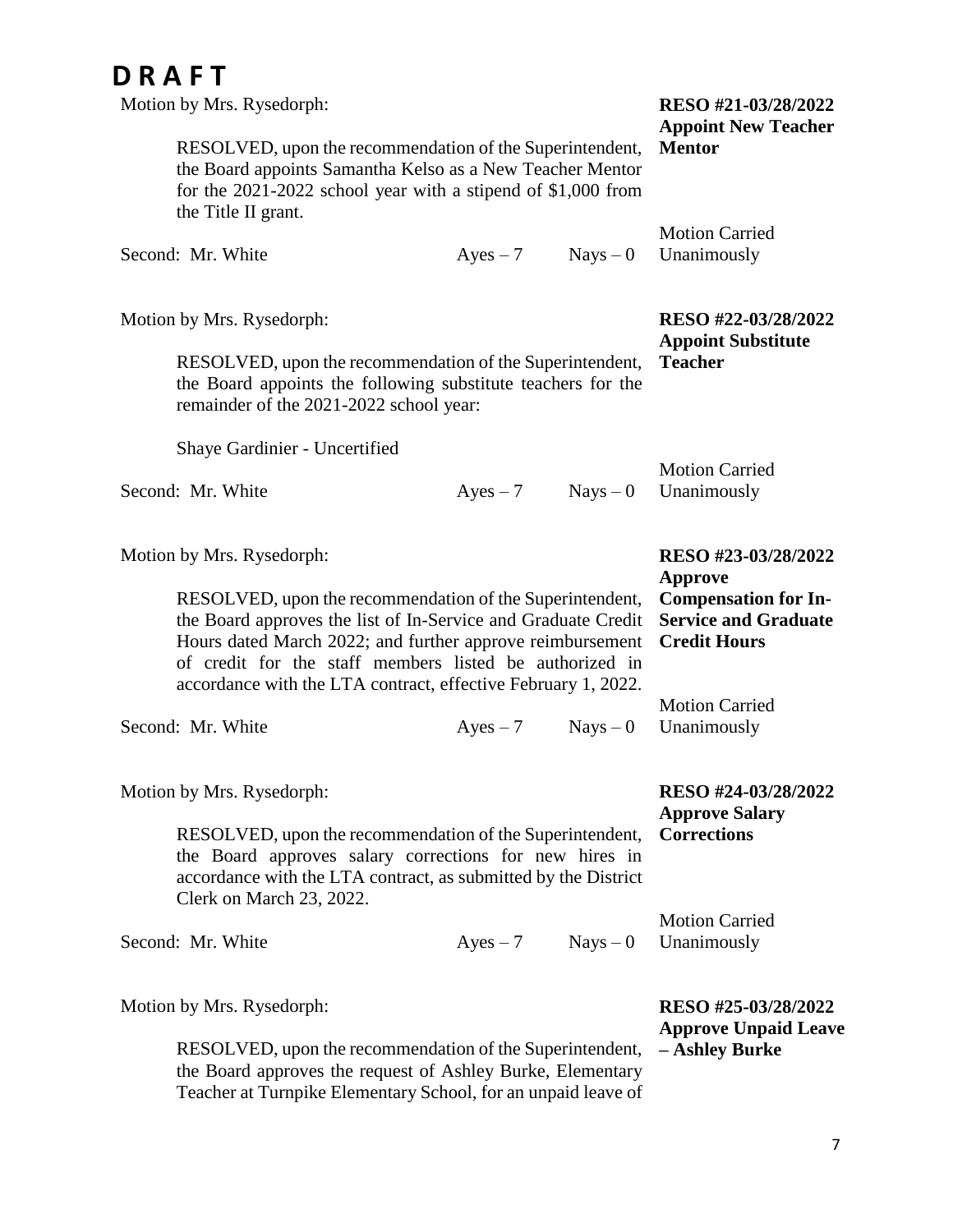#### **D R A F T** absence beginning February 28, 2022 and ending April 4, 2022. Second: Mr. White  $Ayes - 7$  Nays – 0 Motion by Mrs. Rysedorph: RESOLVED, upon the recommendation of the Superintendent, the Board approves an Employee Separation Agreement for Employee #1869, dated March 3, 2022. Second: Mr. White  $Ayes - 7$  Nays – 0 Motion by Mrs. Rysedorph: RESOLVED, upon the recommendation of the Superintendent, the Board approves the request of Darcy Munhall for up to 35 days of supplementary sick leave in accordance with the provisions of Article VII, Section 7 of the negotiated agreement between the District and the CSEA Teaching Assistant Unit. Second: Mr. White  $Ayes - 7$  Nays – 0 Motion by Mrs. Rysedorph: RESOLVED, upon the recommendation of the Superintendent, the Board approves the request of Lindsay Cooper for up to 35 days of supplementary sick leave in accordance with the provisions of Article VII, Section 7 of the negotiated agreement between the District and the CSEA Teaching Assistant Unit. Second: Mr. White  $Aves - 7$  Nays – 0 Motion by Mrs. Rysedorph: RESOLVED, upon the recommendation of the Superintendent, the Board approves the request of Kristie Keary for up to 35 days of supplementary sick leave in accordance with the provisions of Article VII, Section 7 of the negotiated agreement between the District and the CSEA Teaching Assistant Unit. Second: Mr. White  $Ayes - 7$  Nays – 0 Motion Carried Unanimously **RESO #26-03/28/2022 Approve Employee Separation Agreement** Motion Carried Unanimously **RESO #27-03/28/2022 Approve Supplementary Sick Leave** Motion Carried Unanimously **RESO #28-03/28/2022 Approve Supplementary Sick Leave** Motion Carried Unanimously **RESO #29-03/28/2022 Approve Supplementary Sick Leave** Motion Carried Unanimously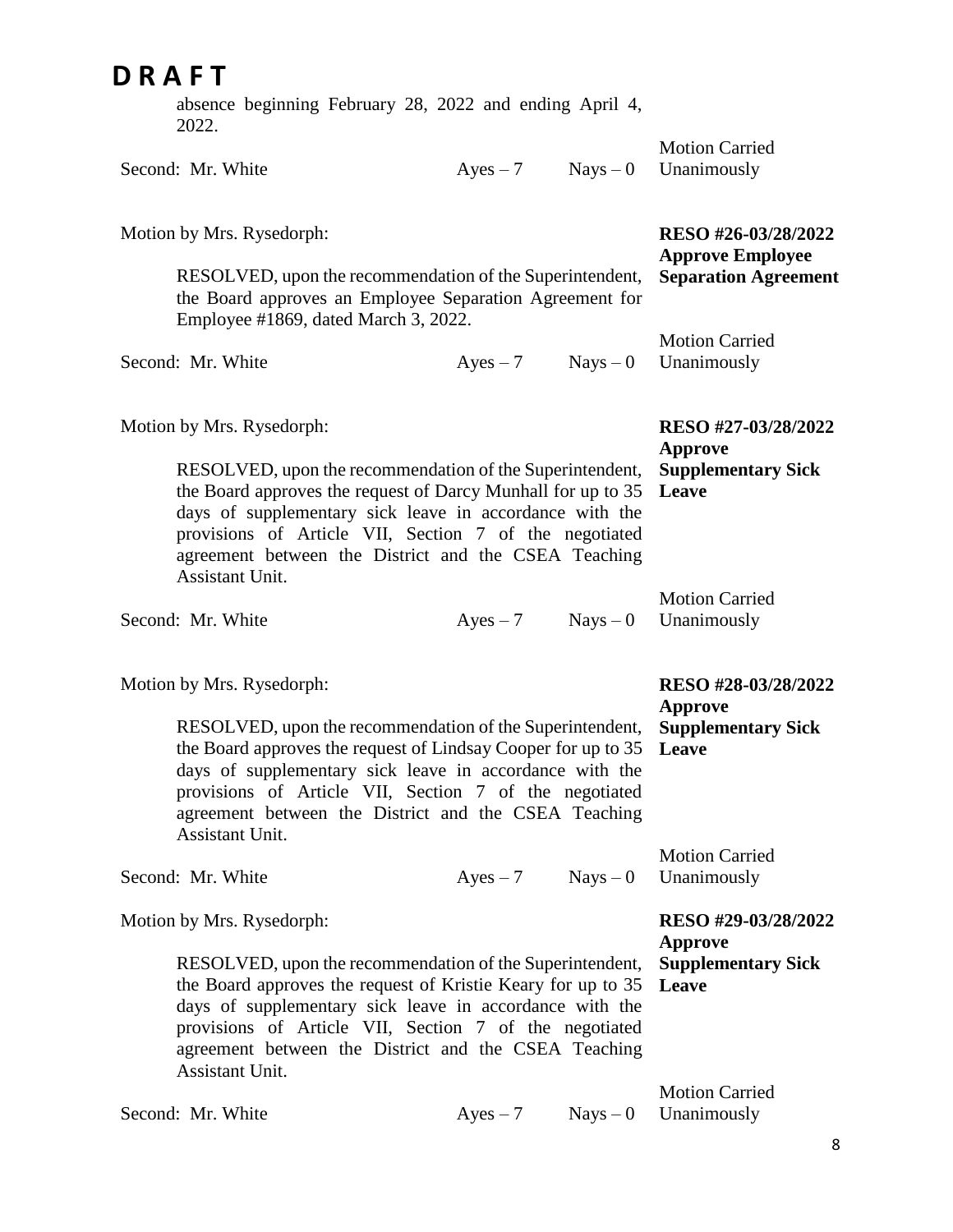|                                                                                                                                                                                                                                                                                                                  |                                                      |            | <b>PERSONNEL - NON-</b><br><b>INSTRUCTIONAL</b>                      |
|------------------------------------------------------------------------------------------------------------------------------------------------------------------------------------------------------------------------------------------------------------------------------------------------------------------|------------------------------------------------------|------------|----------------------------------------------------------------------|
| Motion by Mrs. Rysedorph:                                                                                                                                                                                                                                                                                        | RESO #30-03/28/2022                                  |            |                                                                      |
| RESOLVED, upon the recommendation of the Superintendent,<br>the Board accepts the resignation of Duane Connally, teacher<br>aide at Knickerbacker Middle School, effective March 2, 2022.                                                                                                                        | <b>Accept Resignation –</b><br><b>Duane Connally</b> |            |                                                                      |
| Second: Mr. White                                                                                                                                                                                                                                                                                                | $Ayes - 7$                                           | $Nays - 0$ | <b>Motion Carried</b><br>Unanimously                                 |
| Motion by Mrs. Rysedorph:<br>RESOLVED, upon the recommendation of the Superintendent,<br>the Board appoints Carol Cooke as a Teacher Aide at Turnpike<br>Elementary School pending clearance by New York State and<br>the Federal Government per the Project SAVE Law, with<br>compensation as set forth below:  |                                                      |            | RESO #31-03/28/2022<br><b>Appoint Teacher Aide</b><br>- Carol Cooke  |
| Commencement of Service – March 7, 2022<br>Salary – Step $3/$ \$18.78 per hour<br>Second: Mr. White                                                                                                                                                                                                              | $Ayes - 7$                                           | $Nays - 0$ | <b>Motion Carried</b><br>Unanimously                                 |
| Motion by Mrs. Rysedorph:<br>RESOLVED, upon the recommendation of the Superintendent,<br>the Board appoints Kandie Bleau as a Teacher Aide at<br>Turnpike Elementary School pending clearance by New York<br>State and the Federal Government per the Project SAVE Law,<br>with compensation as set forth below: |                                                      |            | RESO #32-03/28/2022<br><b>Appoint Teacher Aide</b><br>- Kandie Bleau |
| Commencement of Service – March 7, 2022<br>Salary – Step $3/$ \$18.78 per hour                                                                                                                                                                                                                                   |                                                      |            |                                                                      |
| Second: Mr. White                                                                                                                                                                                                                                                                                                | $Ayes - 7$                                           | $Nays - 0$ | <b>Motion Carried</b><br>Unanimously                                 |
| Motion by Mrs. Rysedorph:<br>RESOLVED, upon the recommendation of the Superintendent,<br>the Board appoints Lauren Bush as a Teacher Aide at Turnpike<br>Elementary School pending clearance by New York State and                                                                                               |                                                      |            | RESO #33-03/28/2022<br><b>Appoint Teacher Aide</b><br>- Laura Bush   |

the Federal Government per the Project SAVE Law, with

compensation as set forth below: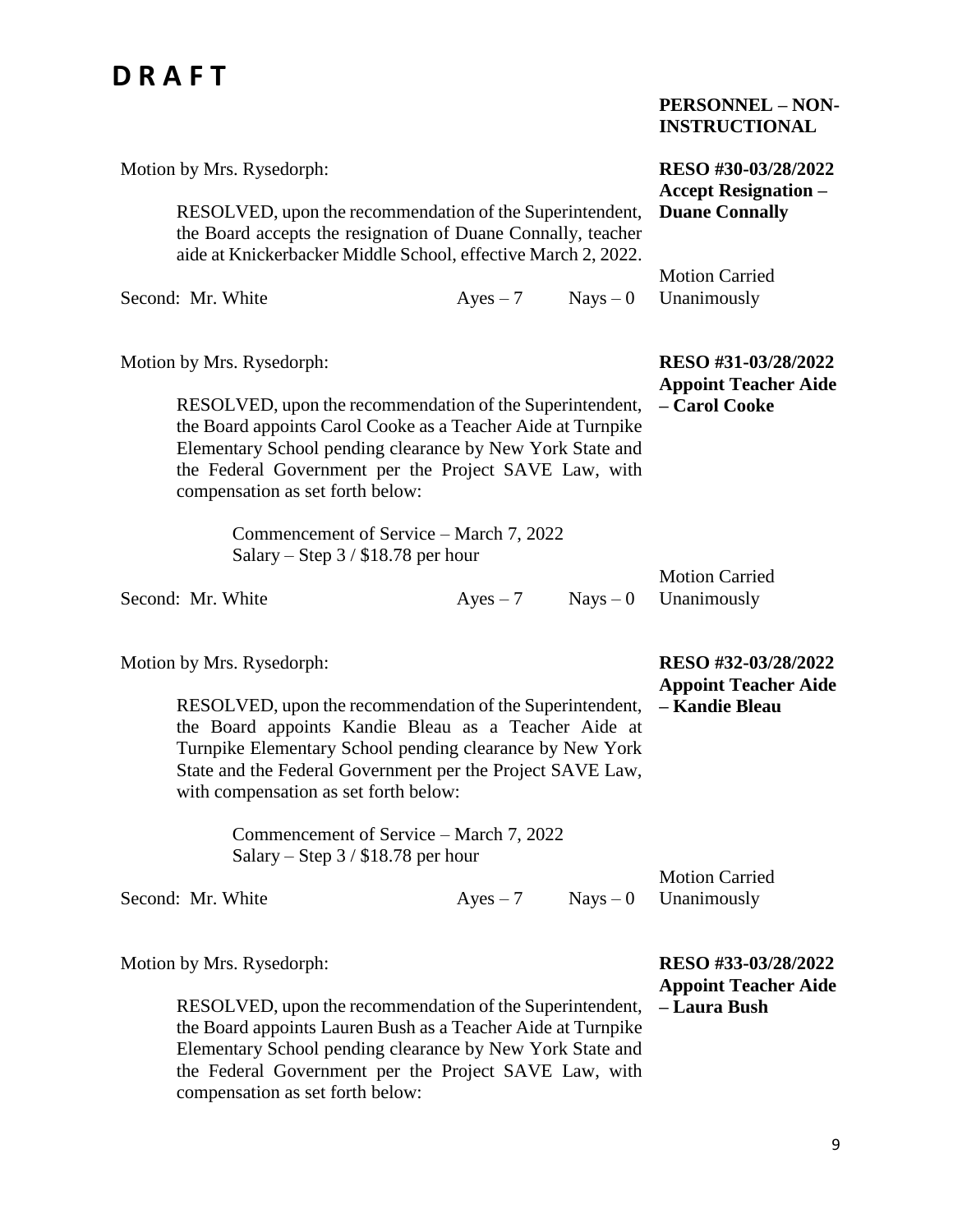Commencement of Service – March 28, 2022 Salary – Step 2 / \$17.91 per hour

Second: Mr. White  $Ayes - 7$  Nays – 0 Unanimously Motion Carried

> **RESO #34-03/28/2022 Appoint Part-Time**

Motion Carried

Motion Carried Unanimously

**RESO #26-03/28/2022**

**RESO #25-03/28/2022 Appoint 10-Month Typist – Kyly Horton**

Motion by Mrs. Rysedorph:

RESOLVED, upon the recommendation of the Superintendent, the Board appoints Robert Barringer as a Part-time Groundsman, pending clearance by New York State and the Federal Government per the Project SAVE Law, with compensation as set forth below: **Groundsman – Robert Barringer**

Commencement of Service – March 14, 2022 Salary – \$22.29 per hour

Second: Mr. White  $Ayes - 7$  Nays – 0 Unanimously

Motion by Mrs. Rysedorph:

RESOLVED, upon the recommendation of the Superintendent, the Board appoints Kyly Horton as a Typist at the Knickerbacker Middle School, pending clearance by New York State and the Federal Government per the Project SAVE Law, with compensation and benefits in accordance with the CSEA contract as set forth below:

> Commencement of Service – March 31, 2022 Terms: 10-months Salary: Step 1 / \$19.56 per hour

Second: Mr. White  $Ayes - 7$  Nays – 0

Heather Bull – Substitute Custodian

Motion by Mrs. Rysedorph:

RESOLVED, upon the recommendation of the Superintendent, the Board appoints the following non-instructional substitutes **Substitute** for the remainder of the 2021-2022 school year: **Approve Non-Instructional** 

|                   |  | <b>Motion Carried</b>             |
|-------------------|--|-----------------------------------|
| Second: Mr. White |  | $Ayes - 7$ $Nays - 0$ Unanimously |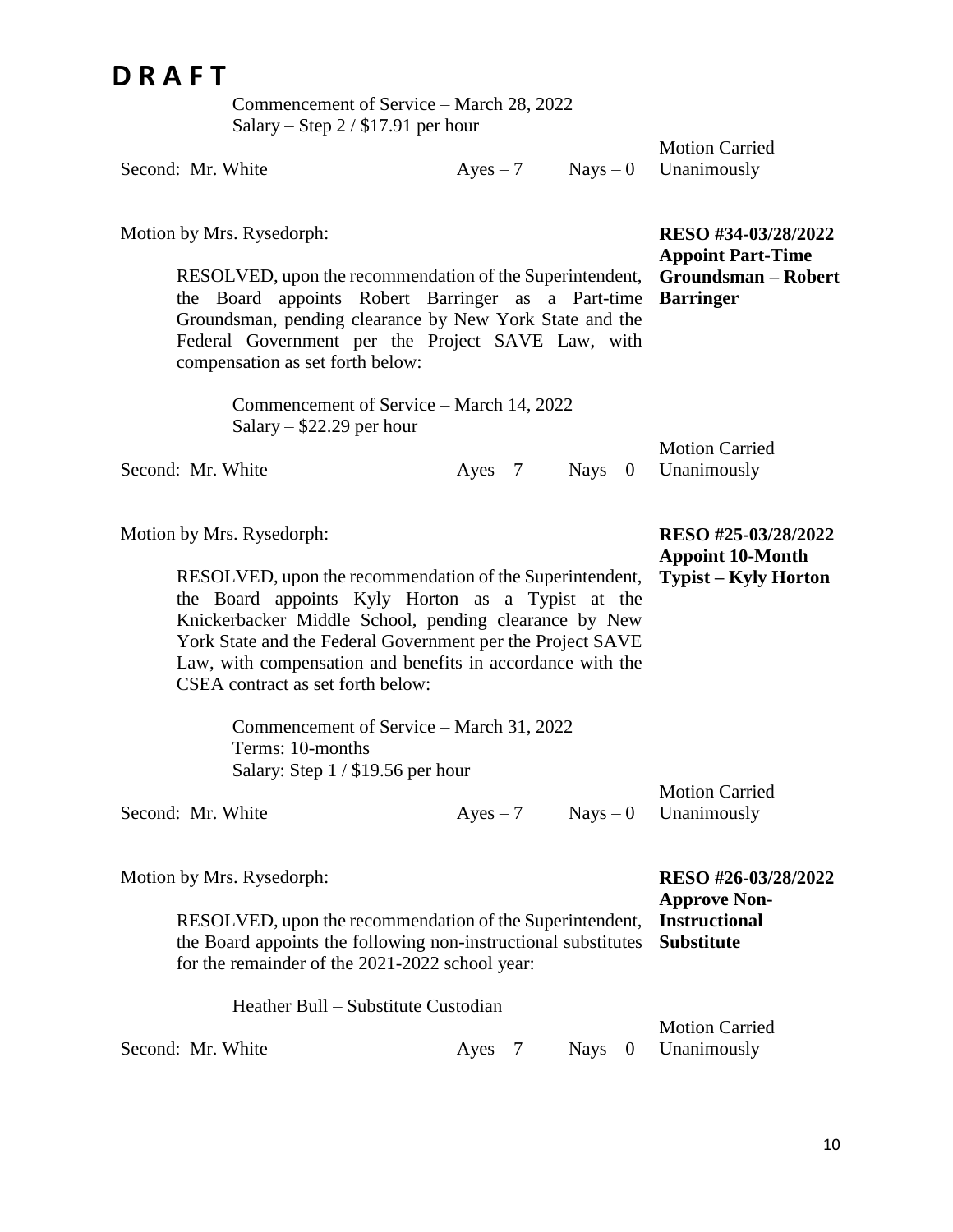Motion by Mrs. Rysedorph:

RESOLVED, upon the recommendation of the Superintendent, the Board approves the request of Makayle Huff for up to 35 days of supplementary sick leave in accordance with the provisions of Article VI, Section 1, Part C of the negotiated agreement between the District and the CSEA Non-Instructional Unit.

Second: Mr. White  $Ayes - 7$  Nays – 0

### **RESO #27-03/28/2022 Approve Supplementary Sick Leave**

Motion Carried Unanimously

### **ACTION ITEMS**

Motion by Mr. Spear:

RESOLVED, upon the recommendation of the Superintendent, the Board accepts the following donations:

| From                        | Amount     | Purpose            |                       |
|-----------------------------|------------|--------------------|-----------------------|
| Advantage Sales & Marketing | \$1,000.00 | TES Dress a Knight |                       |
| Stewart's                   | \$1,750.00 | TES Dress a Knight | <b>Motion Carried</b> |
| Second: Mr. White           | Ayes $-7$  | $Nays - 0$         | Unanimously           |

Motion by Mr. White:

RESOLVED, upon the recommendation of the Superintendent, the Board awards Area 1 and Area 2 site survey work in connection to RPES Addition Construction Project to RDM Surveying Consultants with the total contract award of \$22,760.

**Work Contract – RDM Surveying Consultants** Motion Carried Unanimously

Second: Mr. Shover  $Aves - 7$  Nays – 0

Motion by Mr. Shover:

RESOLVED, upon the recommendation of the Superintendent, the Board awards the Geotechnical Engineering Services in connection to RPES Addition Construction Project to Terracon Consultants-NY with the total contract award of \$26,200.

**RESO #30-03/28/2022 Award Geotechnical Engineering Services Contract – Terracon Consultants - NY**

Motion Carried Unanimously

Second: Mr. White  $Aves - 7$  Nays – 0

# **RESO #28-03/28/2022**

**Accept Donations**

**RESO #29-03/28/2022 Award Site Survey**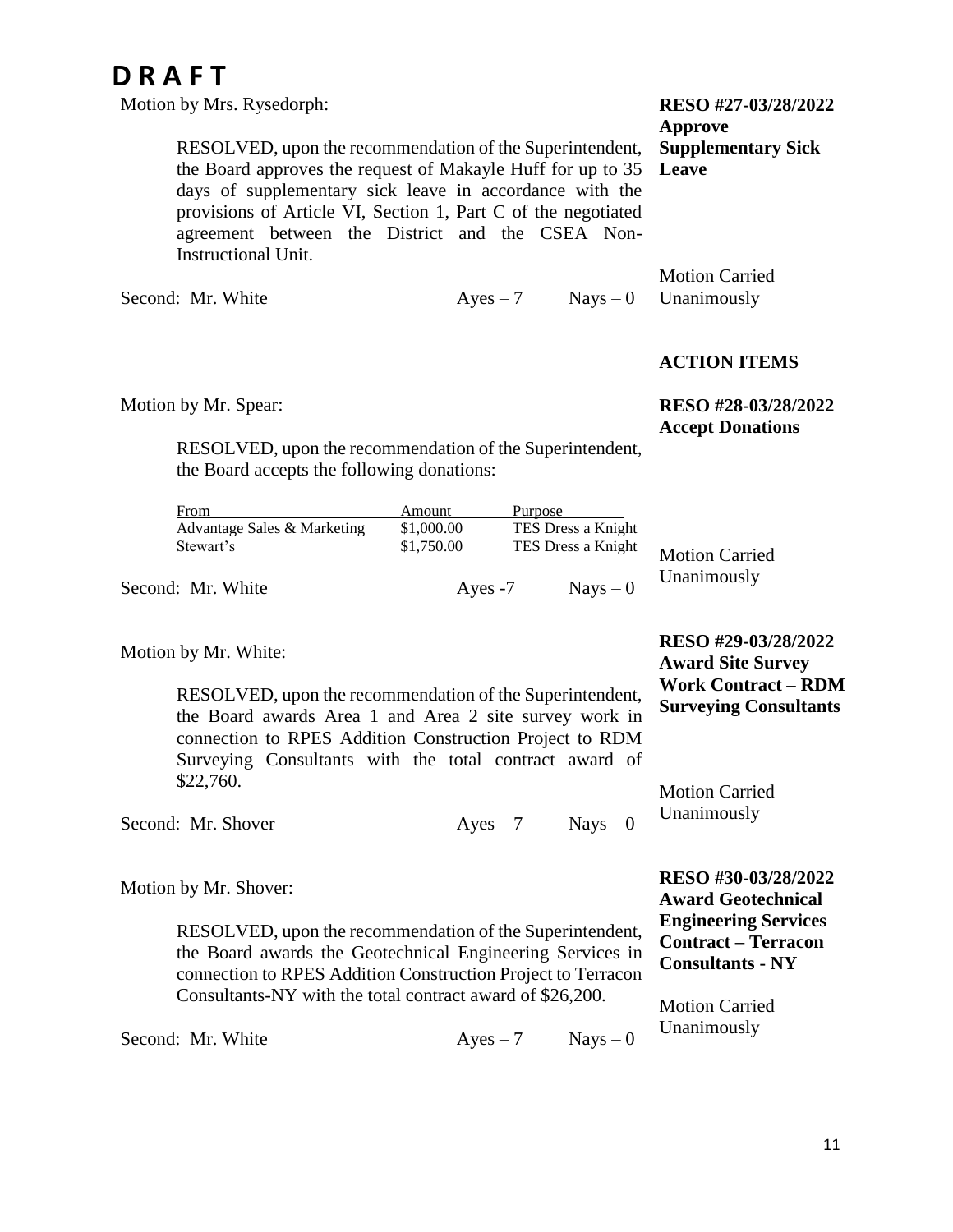detail.

| Motion by Mr. White:                                                                                                                                                                                                                                                                                                                                                                                                                                                                                                                                                     | RESO #31-03/28/2022<br><b>Adopt Revised Policy</b>                                                 |            |                                      |
|--------------------------------------------------------------------------------------------------------------------------------------------------------------------------------------------------------------------------------------------------------------------------------------------------------------------------------------------------------------------------------------------------------------------------------------------------------------------------------------------------------------------------------------------------------------------------|----------------------------------------------------------------------------------------------------|------------|--------------------------------------|
| RESOLVED, upon the recommendation of the Superintendent,<br>the Board approves the second reading and adopts revised<br>Policy #1500-E.2. - Insurance Requirements – Use of<br>Facilities.                                                                                                                                                                                                                                                                                                                                                                               |                                                                                                    |            |                                      |
| Second: Mr. Spear                                                                                                                                                                                                                                                                                                                                                                                                                                                                                                                                                        | $Ayes - 7$                                                                                         | $Nays - 0$ | <b>Motion Carried</b><br>Unanimously |
| Motion by Mr. Shover:<br>RESOLVED, upon the recommendation of the Superintendent,<br>the Board approves the 2022-2023 School Calendar.                                                                                                                                                                                                                                                                                                                                                                                                                                   | RESO #32-03/28/2022<br><b>Approve 2022-2023</b><br><b>School Calendar</b>                          |            |                                      |
| Second: Mr. Spear                                                                                                                                                                                                                                                                                                                                                                                                                                                                                                                                                        | $Ayes - 7$                                                                                         | $Nays - 0$ | <b>Motion Carried</b><br>Unanimously |
| Motion by Mr. Spear:<br>RESOLVED, upon the recommendation of the Superintendent,<br>the Board accepts the Independent Auditor's Single Audit<br>Report of our federal grants for the fiscal year ending June 30,<br>2021 as discussed and reviewed at the Audit Committee                                                                                                                                                                                                                                                                                                | RESO #33-03/28/2022<br><b>Accept Independent</b><br><b>Auditor's Single Audit</b><br><b>Report</b> |            |                                      |
| Meeting held on March 28, 2022.<br>Second: Mr. Shover                                                                                                                                                                                                                                                                                                                                                                                                                                                                                                                    | $Ayes - 7$                                                                                         | $Nays - 0$ | <b>Motion Carried</b><br>Unanimously |
| LHS Update submitted by Mr. Van Dervoort – see pages 15-19.<br>KMS Update submitted by Ms. Phelan – see pages 20-21.<br>RPES Update submitted by Mrs. Stalker – see page 22.<br>TES Update submitted by Ms. Cataldo – see page 23.                                                                                                                                                                                                                                                                                                                                       | <b>Building Principal</b><br><b>Reports</b>                                                        |            |                                      |
| By Mrs. McGrouty:<br>This past Friday, the State Education Department was here to conduct<br>the UPK Audit. The state reviewer was here with two other reviewers<br>who are in training. They spent the whole day here. Our teachers<br>worked hard to make sure everything was all set. The state reviewers<br>visited classrooms and our special areas of music, art, library and PE.<br>Valuable feedback was given immediately.<br>recommendations for improvement. Once the written report it<br>received, the information will be shared with the Board in further | <b>Assistant</b><br><b>Superintendent Report</b>                                                   |            |                                      |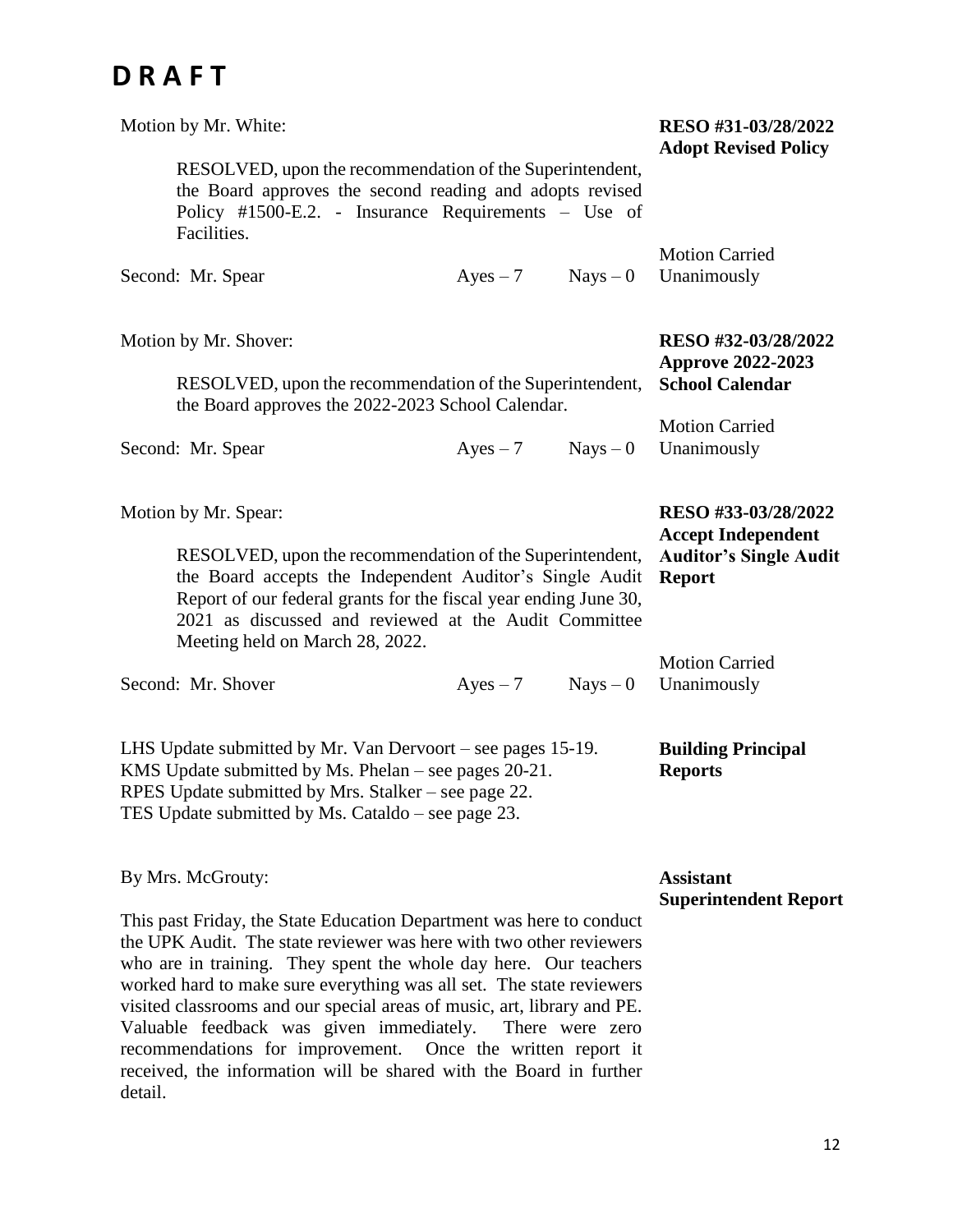### By Dr. Abitabile:

### **Superintendent Report**

The 2021-2022 school calendar will be revised and sent to the Board for approval at their next meeting. The revision includes the emergency closing give back days which will be given the Thursday and Friday before Memorial Day and the Tuesday after Memorial Day as well as Friday, June 10.

I had a great discussion with the school attorney and our insurance carrier. They believe the Nurse Practitioner position will be a great addition to the School District.

In the second draft of the 2022-2023 Budget that was distributed to the Board tonight there is an increase in salary for the Nurse Practitioner position. There is an increase in our BOCES expenditures. CTE Programs cost approximately \$17,000 per year / per students / per program. The track also come in below budget.

On the revenue side you will see an increase in transportation aid. This is based on actual expenses.

In the first draft of the budget, we had a deficit of a little over \$450,000. This second draft reflects a deficit of \$145,095. We do not anticipate any additional State funding. The anticipated tax levy increase is 1.8%. We are looking for a steady gradual increase each school year.

Ms. Kyer left behind a document that noted the tax cap levy increase and actual tax cap since the 2012-2013 school year. It shows that the average tax levy increase is 0.8%. Since the 2012-2013 school year \$1.1 million has been left on the table.

Charter School enrollment continues to go up steadily. With Catholic High School moving out of our district starting the fall, we hoped we would see many of those students return to our schools. We have been getting transportation requests from those families.

The Capital Project came in just a little under budget. Construction Manager interviews are scheduled for this Wednesday.

We are still working through the rubric for the two transportation bidders.

A Board of Education training on Diversity, Equity and Inclusion has been scheduled for the evening of the School Budget Vote and Board Member Election. Tuesday, May 17 from 7:00 – 9:00 p.m.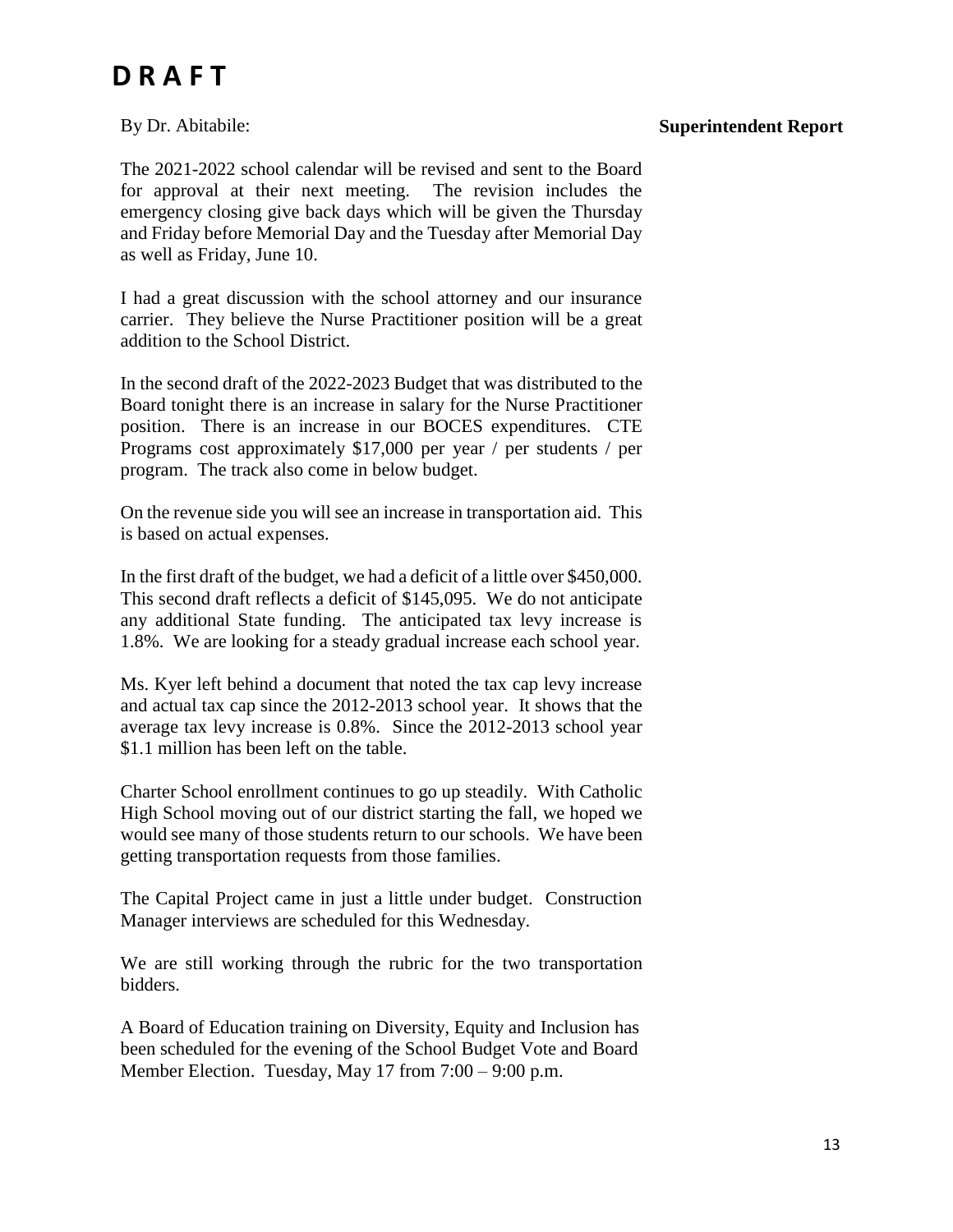Mr. Cusack reminded everyone that there is a Public Hearing on the Lion Factory Building on Friday, April 1<sup>st</sup> at 10:00 a.m. It would be great if someone can attend on behalf of the Board.

| Motion by Mr. White:                                                                                          | RESO #34-03/28/2022<br><b>Executive Session</b> |            |                       |
|---------------------------------------------------------------------------------------------------------------|-------------------------------------------------|------------|-----------------------|
| Be it resolved that the Board of Education enter into Executive                                               |                                                 |            |                       |
| Session at 6:50 p.m. to discuss contract negotiations.                                                        |                                                 |            |                       |
|                                                                                                               |                                                 |            | <b>Motion Carried</b> |
| Second: Mr. Spear                                                                                             | $Ayes - 7$                                      | $Nays - 0$ | Unanimously           |
| Motion by Mr. White:<br>Be it resolved this meeting of the Board of Education hereby<br>adjourns at 7:32 p.m. | RESO #35-03/28/2022<br><b>Adjourn</b>           |            |                       |
|                                                                                                               |                                                 |            | <b>Motion Carried</b> |
| Second: Mr. Shover                                                                                            | $Ayes - 7$                                      | $Nays - 0$ | Unanimously           |
|                                                                                                               |                                                 |            |                       |

Respectfully submitted,

Christina Williams Clerk to the Board of Education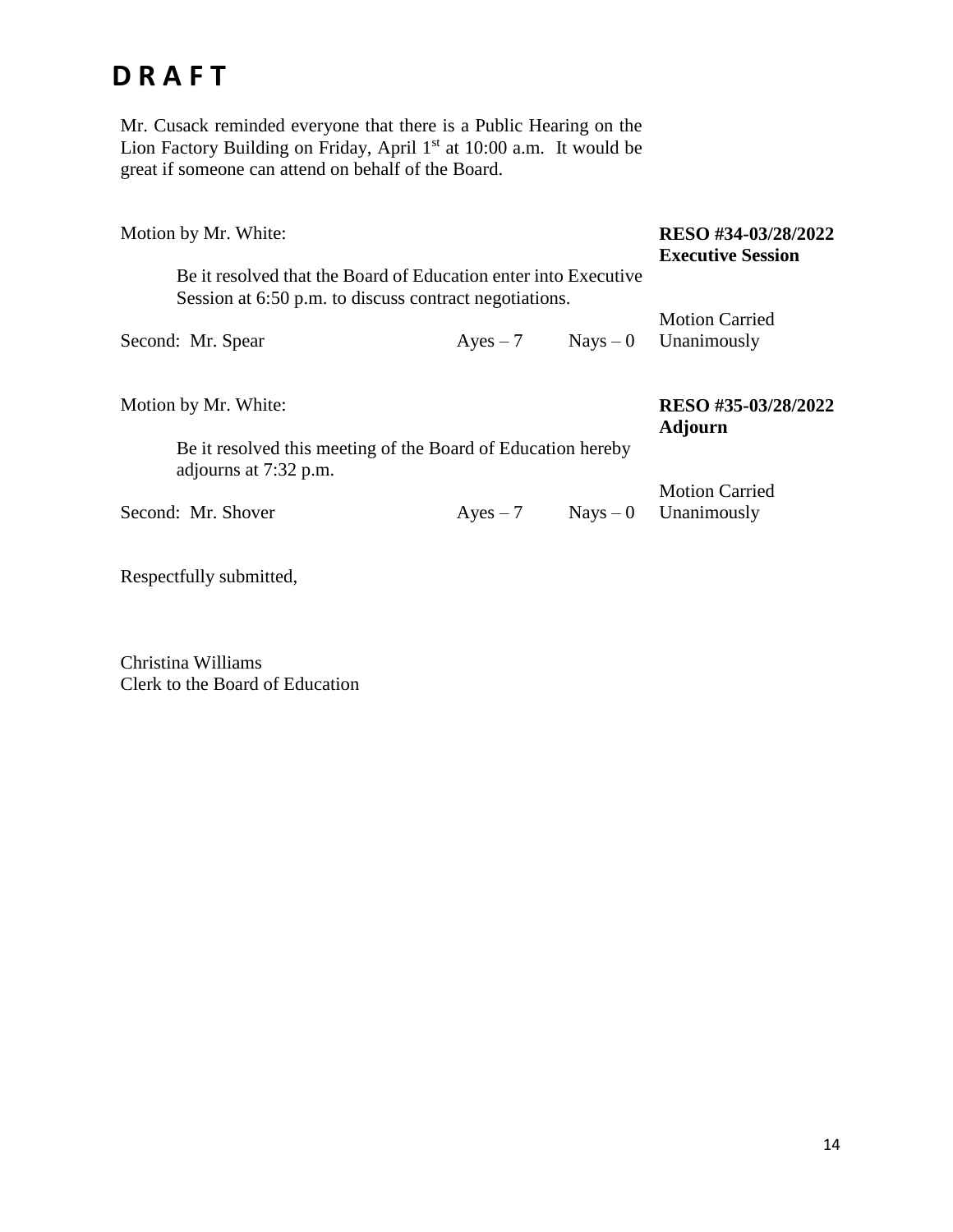### **LHS Curriculum Updates March-April 2022**

### **English**

#### **Grade 9**

Students just started reading Romeo and Juliet! They are very excited about reading the play as a class. Last week, students took a Virtual Field Trip to the Globe Theater (via Nearpod). Students are learning the different components of how a drama differs from other types of literature that they have read this year (short stories, novels, and articles).

### **Grade 10**

**Sheehan:** Students are finishing a formal letter unit and are preparing to send one letter out to see if they can get a response.

**Ringler, PreAP:** Students are finishing a poetry unit and will begin pretending exercises for *Animal Farm* next week.

### **Grade 11**

**Ringler, 11R:** Students recently completed an argument writing unit and have just started to read *The Great Gatsby*.

**11AP:** Students just finished conducting their own Mock Trial. It was a huge success. Now we are focused on reading *The Great Gatsby.* The unit dives into archetypes, The American Dream, and increasing our working vocabularies through reading difficult texts.

### **English 12**

Students have just finished reading The Things They Carried and completing that unit's battery of writing, reacting, and critical thinking activities, and are now moving into the College & Trade School Unit, which will serve as the foundation for the year's final novel study and the fourth-quarter research paper.

**12AP:** Also finished a Mock Trial unit based on *Fences.* Students are now wrapping up an AP Poetry unit. Students are preparing for the AP exam by analyzing poetry, answering AP level multiple choice poetry questions, and writing an AP style Poetry free response essay. In class, I modeled writing this essay (with student assistance) and now they are going to write one on their own.

### **Grade 12 ½ Year Electives**

In Journalism, students have just finished studying Yellow Journalism and are now looking at the role our media plays in shaping society's positions and opinions. Students will also be working with LHS's Knightly News to help write and produce a series of news stories that will air during upcoming broadcasts of the school's news program. As aspiring journalists, we continue to keep an eye on the Russia-Ukraine Crisis, with a focus on the dangers of manipulating and/or censuring journalism and fact-based reporting.

Communications: In this HVCC course, we are working on topics in Chapter 2: How Culture Affects Interpersonal Communication. Students are using examples from the film *Bend it Like Beckham* to reveal how to improve intercultural communication.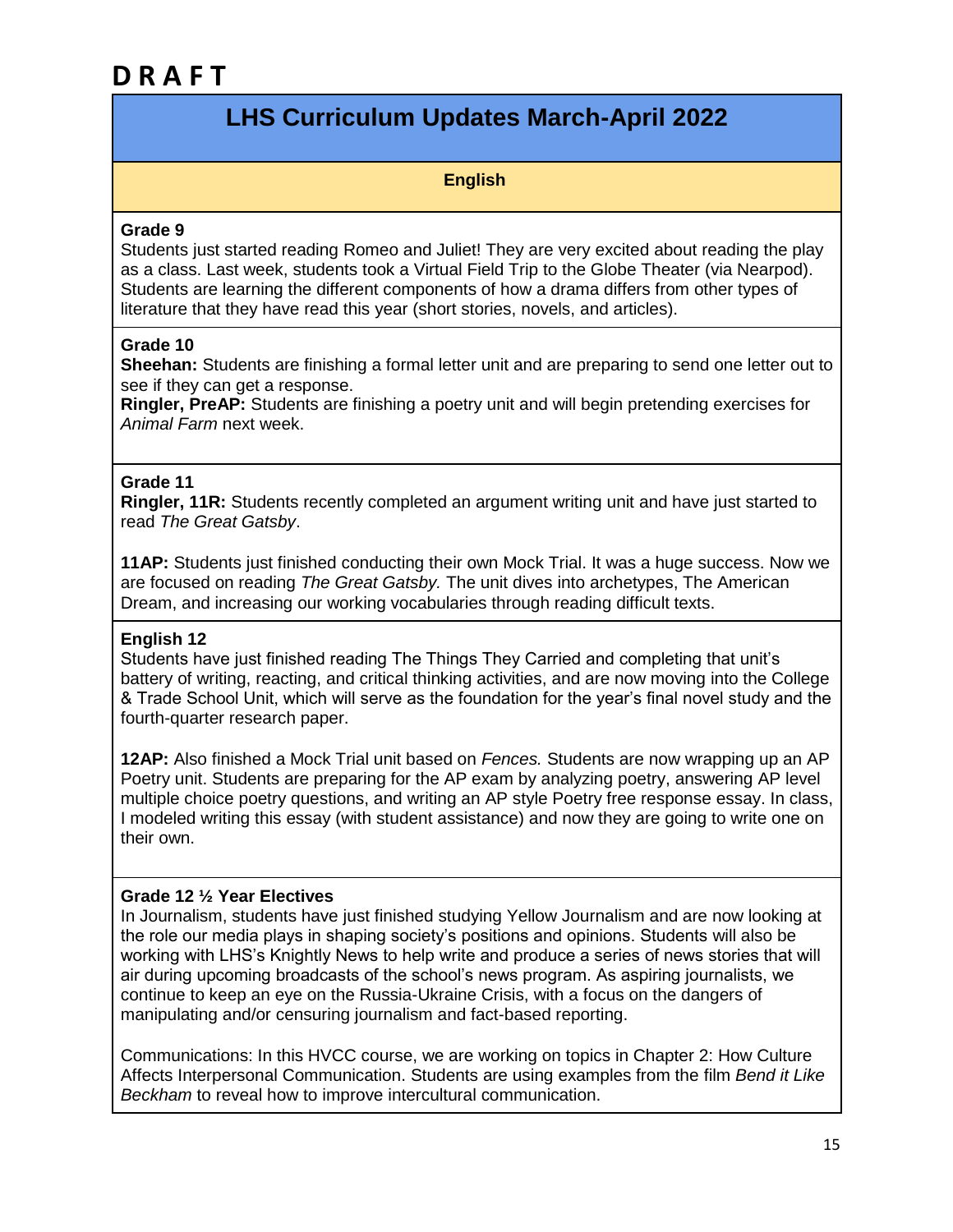### **Social Studies**

### **Global 9**

Finishing up Post classical civilization (Islamic Golden Age & Mongols), then moving into Conflicts & Disruptions (Crusades & Black Death)

### **Global 10**

Completing the Russian Revolution and heading into Totalitarianism and the Inter-war period before WWII.

#### **US History**

Just finished Unit 5: Gilded Age and Progressive Era. Students completed a civic literacy essay at the beginning of the quarter and are now working on multiple choice and short essay questions before we jump into the Inter-war period and WWII.

### **12th Grade Courses**

### **PIG/ECON**

Moving into the Amendments and rights in PIG. Econ is beginning to dive into Demand.

### **Sociology**

**Math**

#### **Statistics**

Project on analyzing the correlation of covid data

### **Applied Algebra**

Project on the projection of Angry birds flight path in relation to quadratic equations

#### **Pre Calculus**

**We are working on applications or law of cosines and sines through word problems. This includes forces using parallelograms**

#### **Algebra 1R**

Regents spiral review. Exploring the different ways to solve quadratic functions-graphing, factoring, completing the square and using the quadratic function. Making connections between the graph of a quadratic function and the algebraic algorithms to

express the different parts of a quadratic.

### **Algebra 1A**

Playing with number patterns in order to factor trinomials.

**Science**

**Chemistry**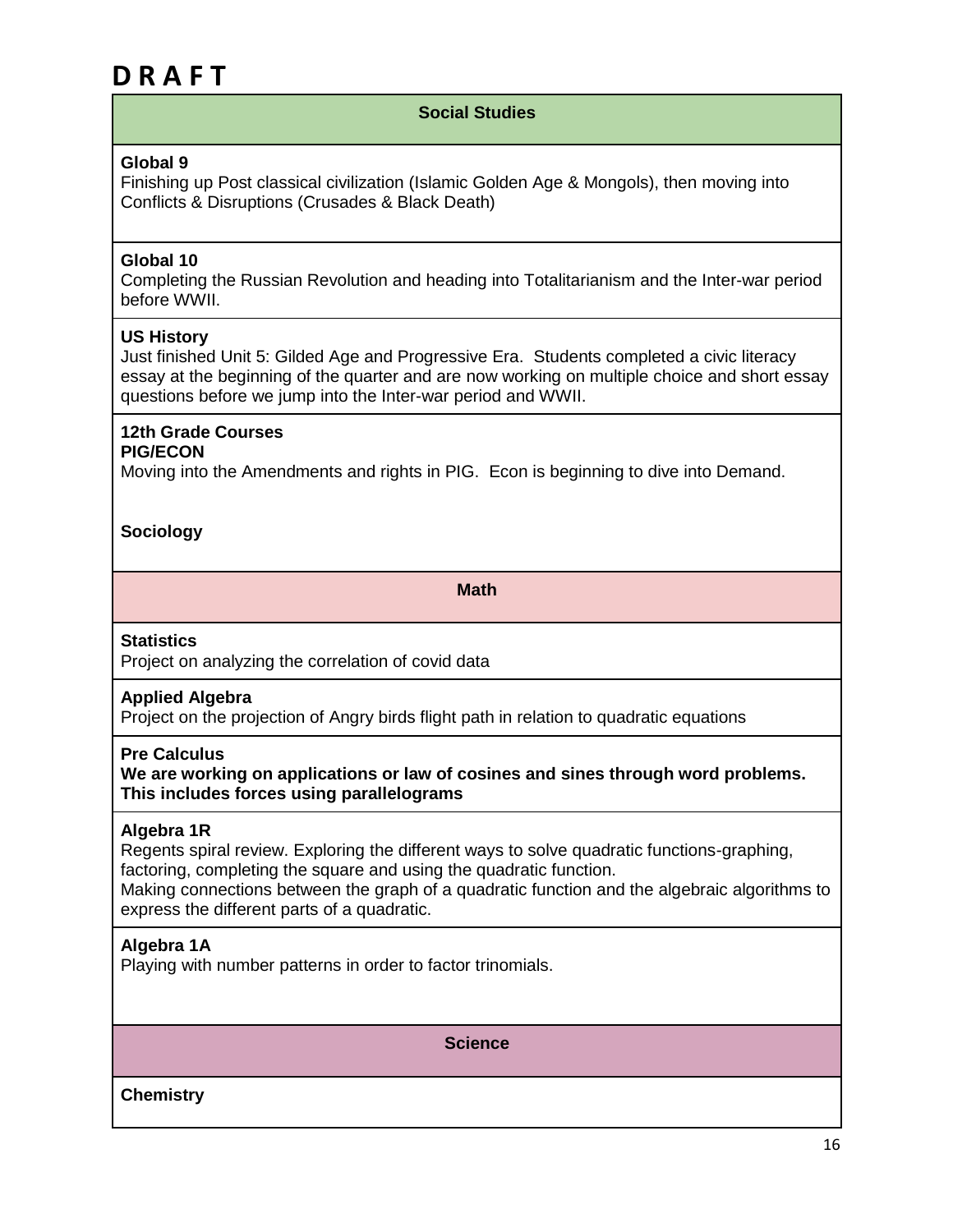The Math of Chemistry, Percent Composition of MgO, Percent Composition of a Hydrate, Chemistry Reviews are due every Monday.

### **Living Environment**

### **Physics**

Bridge Breaking. Static Electricity, Coulomb's Law and the Electric Field. Cumulative Reviews on a bi-weekly basis in preparation for the Regents.

#### **Earth Science**

Energy and Weather, working with the ESRT to determine energy involved in changing temperature and changing phase.

#### **Occupational Science**

Severe Weather Unit, Peter's classes are building hurricane houses next week then blowing them down with a leaf blower.

#### **Foreign Language**

#### **Spanish NR**

Currently working on unit 7, on Castells de Taragona. We are only doing vocabulary. We use TPRS and translations to learn sentence structures

#### **Spanish 1R**

Currently working on a unit 7, on Castells de Taragona. We are starting to introduce the preterite, past tense. We will be using a choice board for the practice.

#### **Spanish 2R**

Currently we are doing Unit 11 on Sports in Spanish Speaking Countries. We have been reading articles in Spanish on different aspects of Soccer and Baseball related to the Spanish culture. We have also discussed the preterite tense. We are now concentrating on a speaking assignment. Students are working in pairs to prepare for the assessment which will be later in the unit.

#### **Spanish 3R**

Currently we are working on unit 7 "The Stalker". It focuses on the irregular imperfect tense. We created class stories which students then illustrated and we used the illustrations for a listening quiz. We have also begun daily practice for speaking tests coming up in May.

### **Spanish 4 - UHS Course**

Currently we are finishing up a unit on "Is your life a soap opera?" which focuses on relationships with a variety of people. We are incorporating the emotion, want, wish, hope and verbs of influence aspects of the subjunctive tense. Students will be creating a slide show presentation of a relationship that they have with someone (friend, family, significant other, teacher, etc.) and incorporating the subjunctive.

**Art**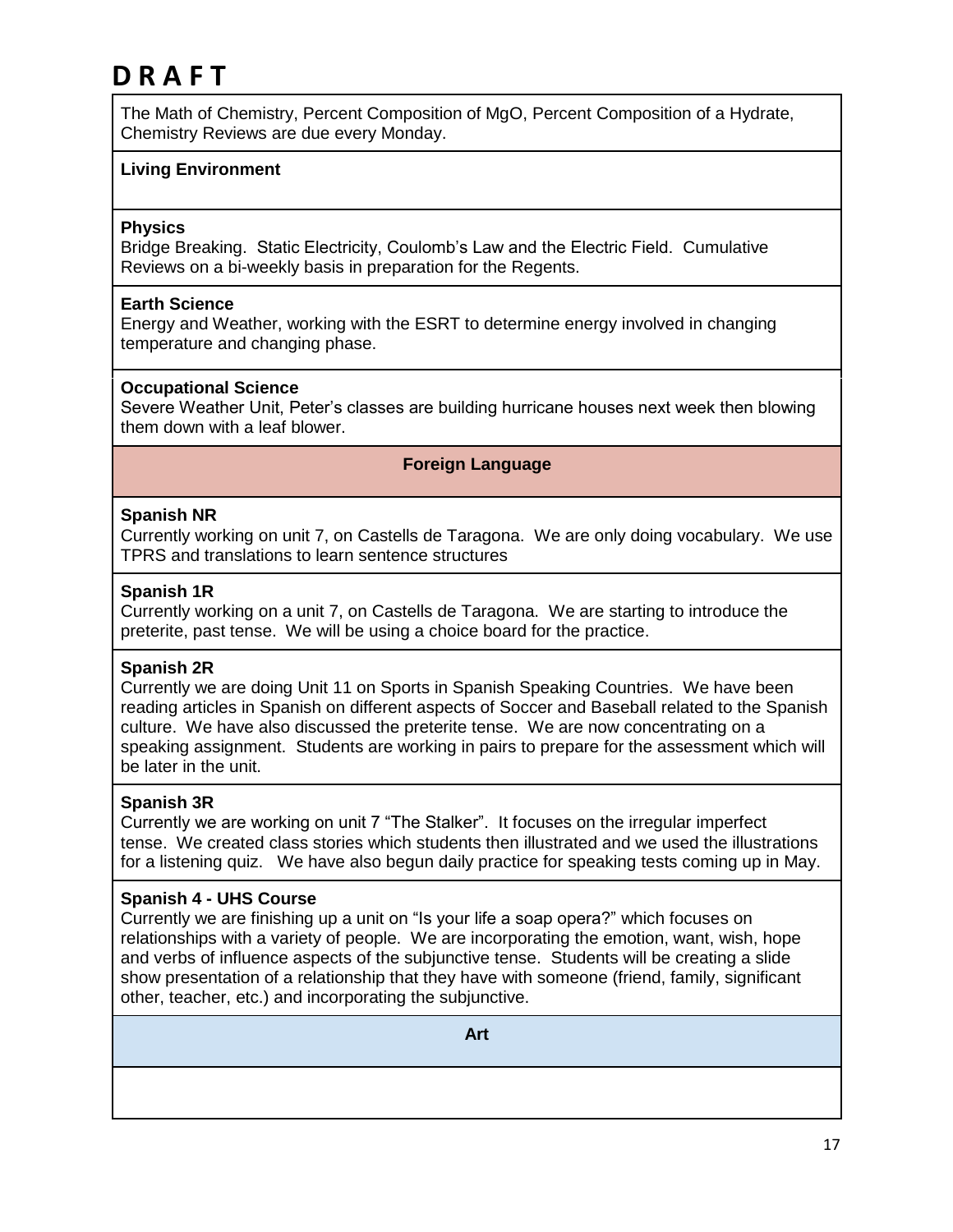### **Technology**

### **Technology**

Students are helping revamp the Knightly News and bringing in fresh new faces. KMS 8th graders toured the High School Tech Labs and learned about the high school offerings for 9th grade.

### **Business**

\*\* Dyer bought a TPT escape room project on calculating overtime pay. The project was tested out and found to be beneficial to the payroll unit.

**Class Happenings:** LAB class students are finishing up their Food Truck project and planning a gallery walk April 7. Accounting students are learning how employers calculate payroll. CFM students are learning everything they need to know about buying cars. BCA students are finishing their unit on Powerpoint. Albany Can Code is finishing their visits to the programming classes this week. In addition to using the Python programming language, we were also able to learn about HTML and CSS.

### **Physical Education**

### **P.E.**

Moving units:

- Basketball
- (2) 1 week dodgeball units spaced apart

Added units:

- Action Knockout (girls)
- Coed Basketball Games (1 Week)

April 6th plan:

- No gym (music in our schools)
- Assemblies all day for speaker
- Outside? Study Hall?

### Currently Playing:

- Coed Badminton (4 weeks)
	- o Nicer weather will shorten
		- o Outside multi game unit

### **Attendance**

**For the Month of march 83% 9th-82 10-82 11-84 12-79 Ungraded-85**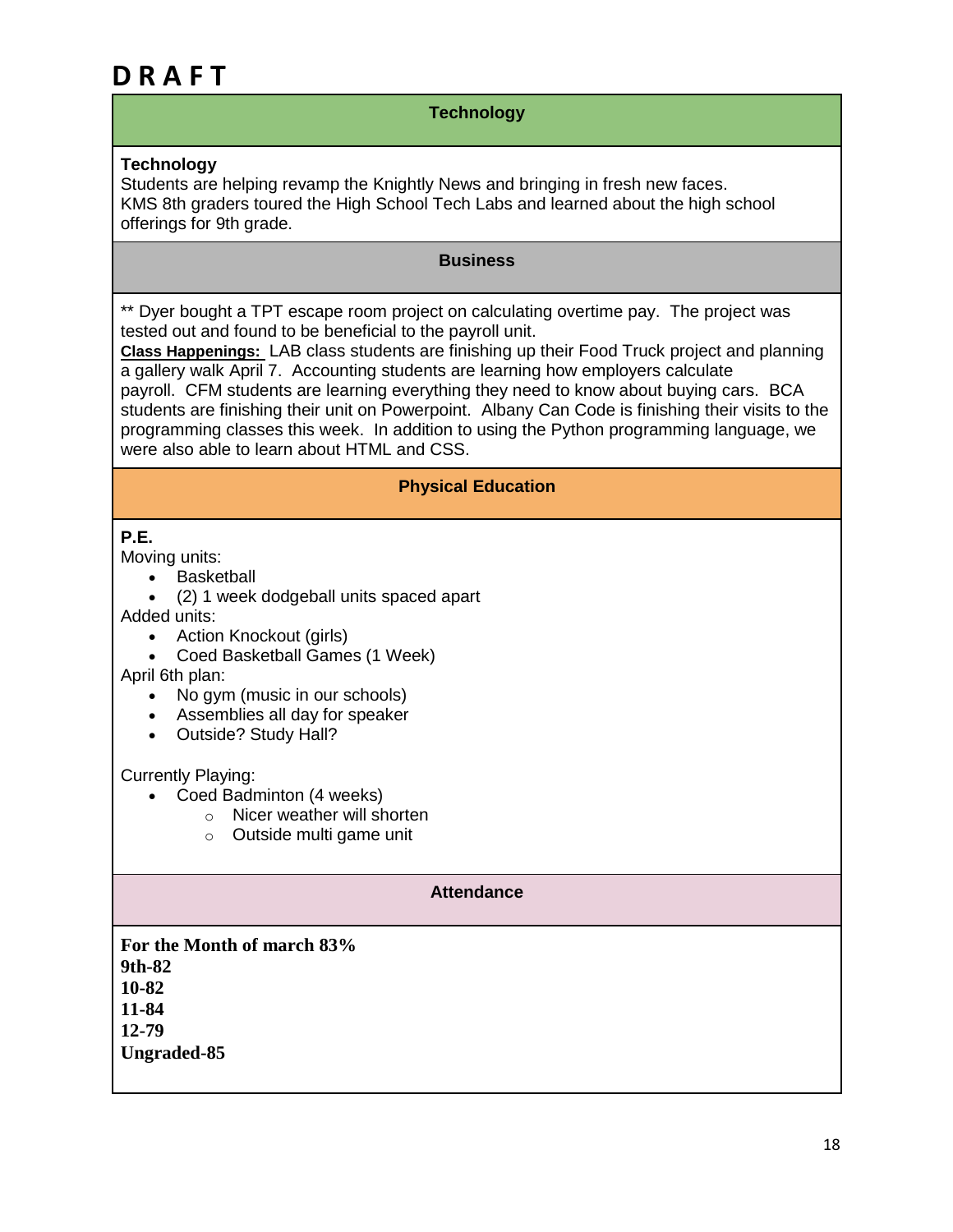**Currently have roughly 10 students who have left district and not enrolled that are compulsory school age**

**New Committee being formed for attendance initiatives building wide**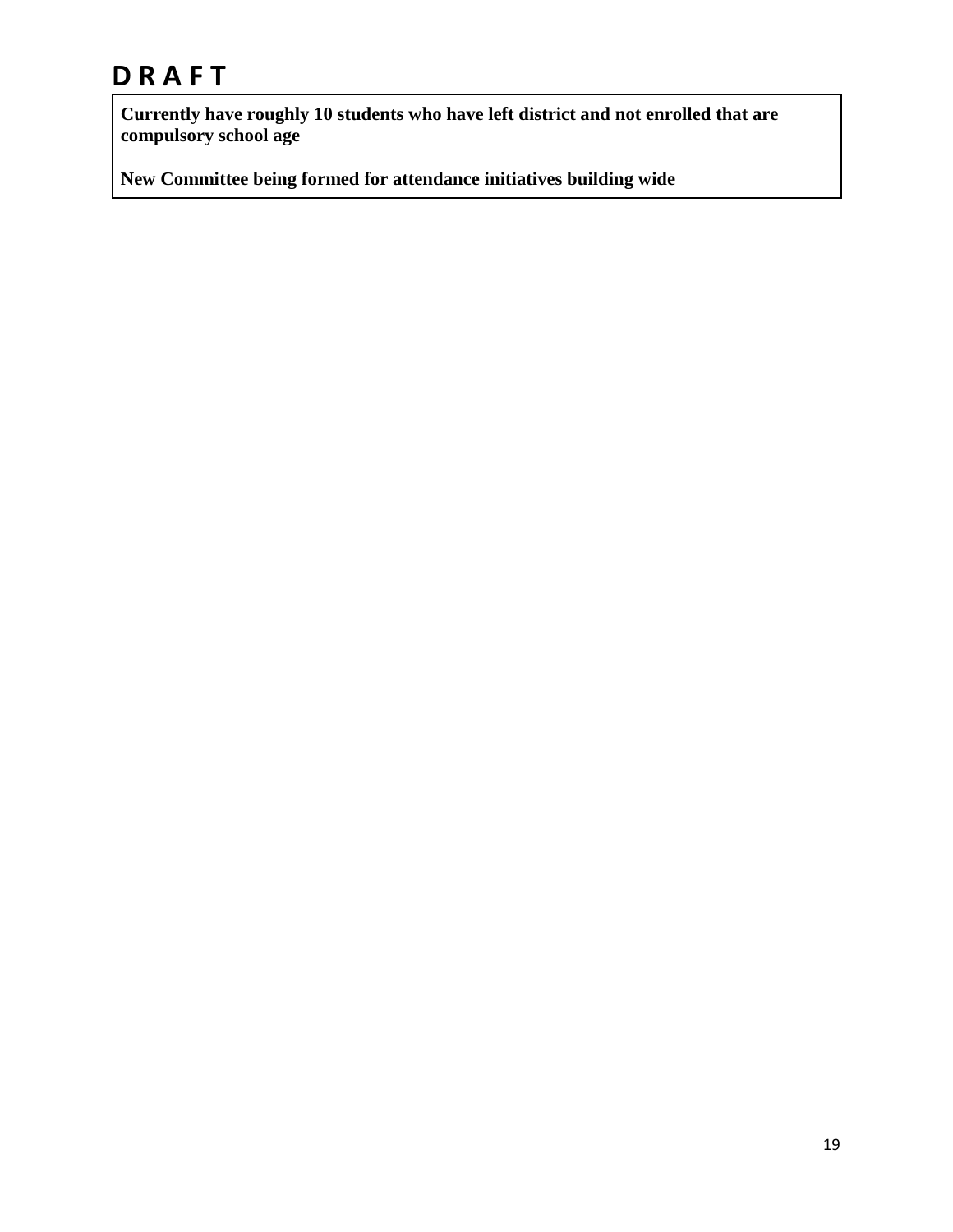### **Knickerbacker Middle School BOE Report March 28, 2022**

| Area of<br><b>Focus</b>        | <b>ELA</b>                                                                                                                                                                                                                                                                                                                                                                                  | <b>Math</b>                                                                                                                                                                                                                                                                                       | SEL-<br><b>Respect/Climate/Culture</b>                                                                                                                                                                                                                                                                                                                                                                                                                                                                                                                                                                                                                                                                                                                                                                                                                                                                                                                                                                                                                                                | <b>Attendance</b>                                                                                                                                                                                                                                                                                                                                                                                                                                                                                                                        | <b>Parent</b><br><b>Engagemen</b><br>t                                                                                                                                                                                                                                                                               |
|--------------------------------|---------------------------------------------------------------------------------------------------------------------------------------------------------------------------------------------------------------------------------------------------------------------------------------------------------------------------------------------------------------------------------------------|---------------------------------------------------------------------------------------------------------------------------------------------------------------------------------------------------------------------------------------------------------------------------------------------------|---------------------------------------------------------------------------------------------------------------------------------------------------------------------------------------------------------------------------------------------------------------------------------------------------------------------------------------------------------------------------------------------------------------------------------------------------------------------------------------------------------------------------------------------------------------------------------------------------------------------------------------------------------------------------------------------------------------------------------------------------------------------------------------------------------------------------------------------------------------------------------------------------------------------------------------------------------------------------------------------------------------------------------------------------------------------------------------|------------------------------------------------------------------------------------------------------------------------------------------------------------------------------------------------------------------------------------------------------------------------------------------------------------------------------------------------------------------------------------------------------------------------------------------------------------------------------------------------------------------------------------------|----------------------------------------------------------------------------------------------------------------------------------------------------------------------------------------------------------------------------------------------------------------------------------------------------------------------|
| Actions/<br><b>Initiatives</b> | <b>Balance Literacy</b><br>Work<br>6th Grade-interactive<br>read aloud for Urban<br><b>Fiction Unit</b><br>7th Grade-feature<br>article unit<br>(incorporating<br>technology)<br>8th Grade-planned<br>first ever PodCast<br>unit<br>Test Prep is underway<br>for assessments this<br>week<br>We have some classes<br>doing various<br>engaging test prep<br>like Glow Games in<br>7th Grade | All grade<br>levels<br>worked on<br>planning<br>lessons for<br>units to be<br>sure they<br>are inquiry<br>based<br>Worked on<br>units that<br>will be<br>taught from<br>May-June<br>Incorporatin<br>g Engage<br><b>NY</b><br>Modules in<br>maps<br>Test Prep is<br>underway<br>for<br>assessments | KMS hosted assemblies to<br>discuss the importance of<br>taking the NYS exams. At<br>these assemblies students<br>were randomly thrown out<br>t-shirts saying YES with the<br>shield logo of our school.<br>School Climate is working<br>on the after the test<br>celebrations which are<br>happening April 13th<br>(ELA), May 20th (Math)<br>and June 9th (8th Grade<br>Science). Students will be<br>able to take part in a social<br>media lounge where they<br>will be able to decompress,<br>relax and socialize with<br>their peers during these<br>celebrations.<br>The positivity project<br>continues at KMS. We have<br>been focusing on optimism,<br>humility, perseverance,<br>prudence this month. To<br>make the project more<br>visible KMS has printed<br>these words for display in<br>our cafeteria.<br>K<br>Optimism<br>Gratitude<br>Bravery<br>Perspecti<br>Open-mindedness<br>Student council has changed<br>up the bulletin boards in the<br>cafeteria, as well. These<br>boards spearhead the<br>importance of thinking<br>before you post on social<br>media. | Attendance<br>Percentages<br><b>March</b><br>6-87.58%<br>7-85.89%<br>8-86.26%<br>Total 86.53%<br>Year<br>6-88.43%<br>7-87.75%<br>8-87.36%<br>Total 87.82%<br>As requested<br>by the BOE<br>we have<br>about 8<br>students who<br>are "off the<br>radar"<br>KMS is now<br>posting their<br>daily<br>attendance<br>percentage<br>outside the<br>main office<br>$\frac{P}{f}$ Today's<br>percentage<br>was 91%<br>Support team<br>met with "at<br>risk" students<br>who are<br>falling in the<br>5-9% for<br>being<br>chronically<br>absent | Engaging<br>parents with:<br>creating our<br>vision<br>statement<br>Ideas for<br>improving<br>parent<br>communicati<br>on next<br>school years<br>(Example:<br>weekly<br>announceme<br>nts pushed<br>on Parent<br>Square)<br>We will be<br>reaching out<br>to additional<br>parents for<br>next year's<br>SCEP plan. |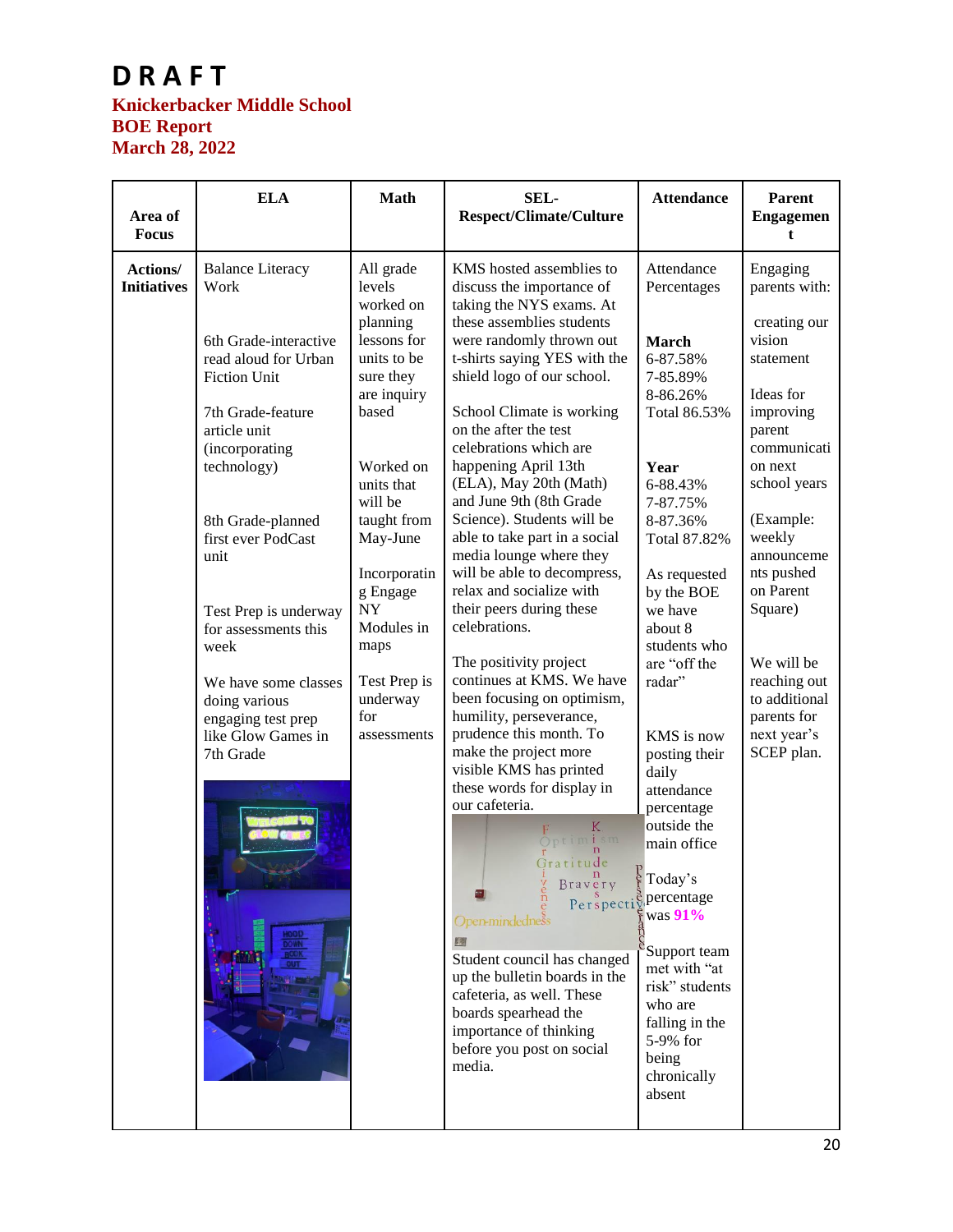

### **Other Information:**

**Retro Rave Neon Dance-March 31st**

**NYS ELA Assessments-March 29th and March 30th**

**Scotch Double Bowling Outing hosted by KMS Student Council - April 8th**

**KMS had their 3rd lockdown of the school year on March 28th**

**Odyssey of the Mind competed this past weekend in Syracuse, both KMS teams placed in the top 10 for their problem.**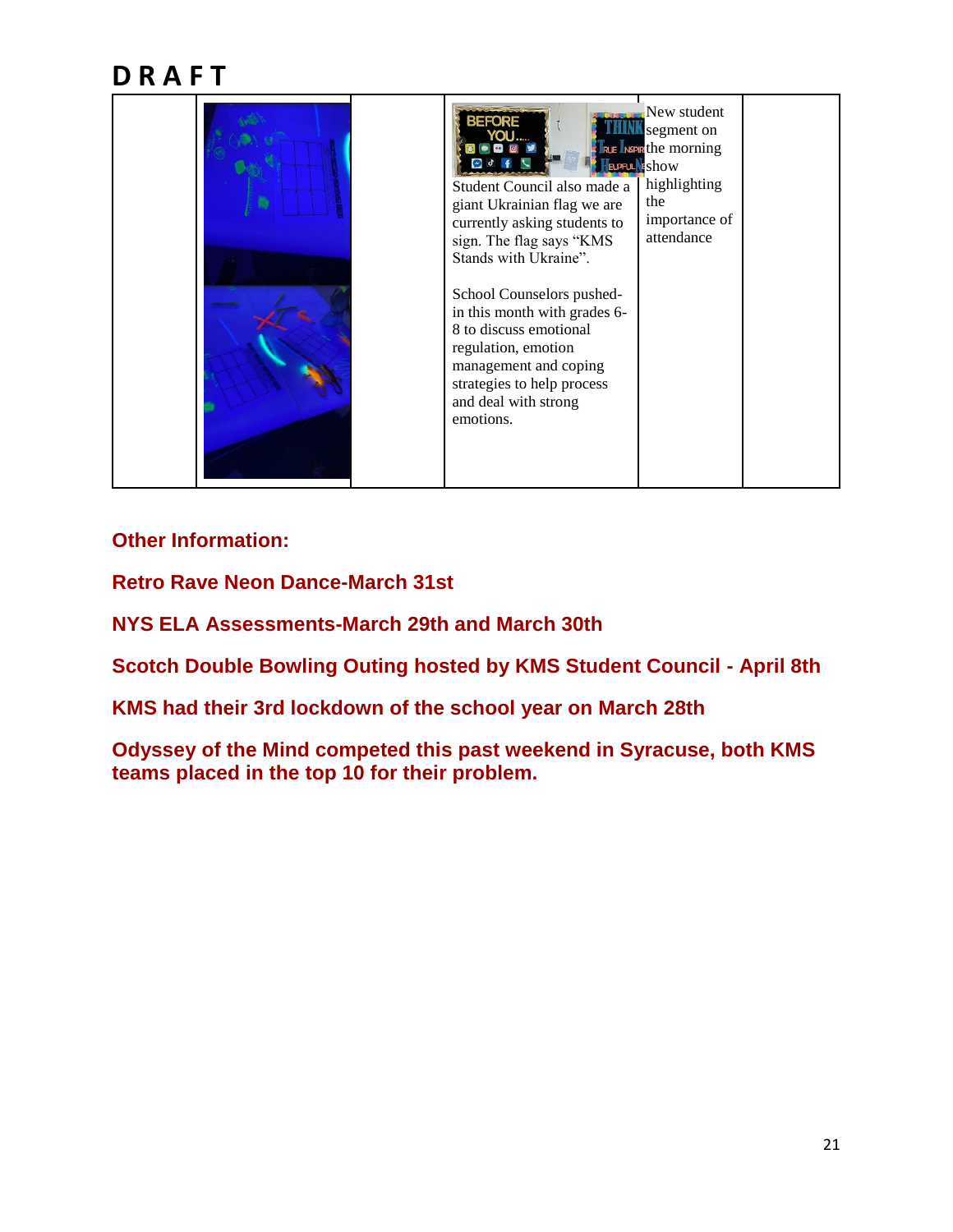Katie Stalker RPES Principal's Report Board Meeting 3.28.22

### **Attendance Rates**

- 1. 3: 88.88%
- 2. 4: 92.48%
- 3. 5: 90.15%
- 4. Overall: 90.34%

Attendance committee at RPES:

- The attendance committee continues to meet to review attendance data as a team biweekly.
- Here is a list of actions that we take:
	- o Teacher phone call
	- o Monitor
	- o Friendly attendance letter
	- o District attendance letter
	- o Administrator phone call
	- o Home visits from the SST or administration
	- o Residency check Mr. Carr
	- $\circ$  Initial CPS call and do follow up attendance reports and report cards
- We do have chronically absent students that we continue to monitor and follow the progression of the above listed actions.
- We have 0 students on our rosters that are unaccounted for.

### **Curriculum and Instruction**

- 1. Questar PD
	- a. Karen Kohler 3/1
	- b. Melissa Macaluso-Special Education Teachers
- 2. Liz Mirra Science PD (3rd-5th) on 3/3 and 3/4
- 3. Pam Swan Virtual Fundations PD 3/15
- 4. Erik Lepis 3/16-3/18
	- a. 3/17 Interactive Read Aloud PD with ALL 3rd-5th Teachers
	- b. 3/18 Guided Reading PD for AIS Reading Teachers, Special Education Teachers, and 3rd-5th ELA Classroom teachers
- 5. NYS ELA Assessments 3/28 & 3/29

### **Social and Emotional Learning**

- 1. Character Trait of the Month self control
- 2. TSS calming corner refresher
- 3. Cafeteria Stars

### **Events**

- 1. PARP
	- a. Great Reading Camp Out, 3/16
- 2. PTA Bowling, 3/4 and 3/11
- 3. PTA Dance A Knight to Remember, 3/25

### **School Leadership**

- 1. Observations
- 2. Planning for summer committee work and professional development for 2022-2023.